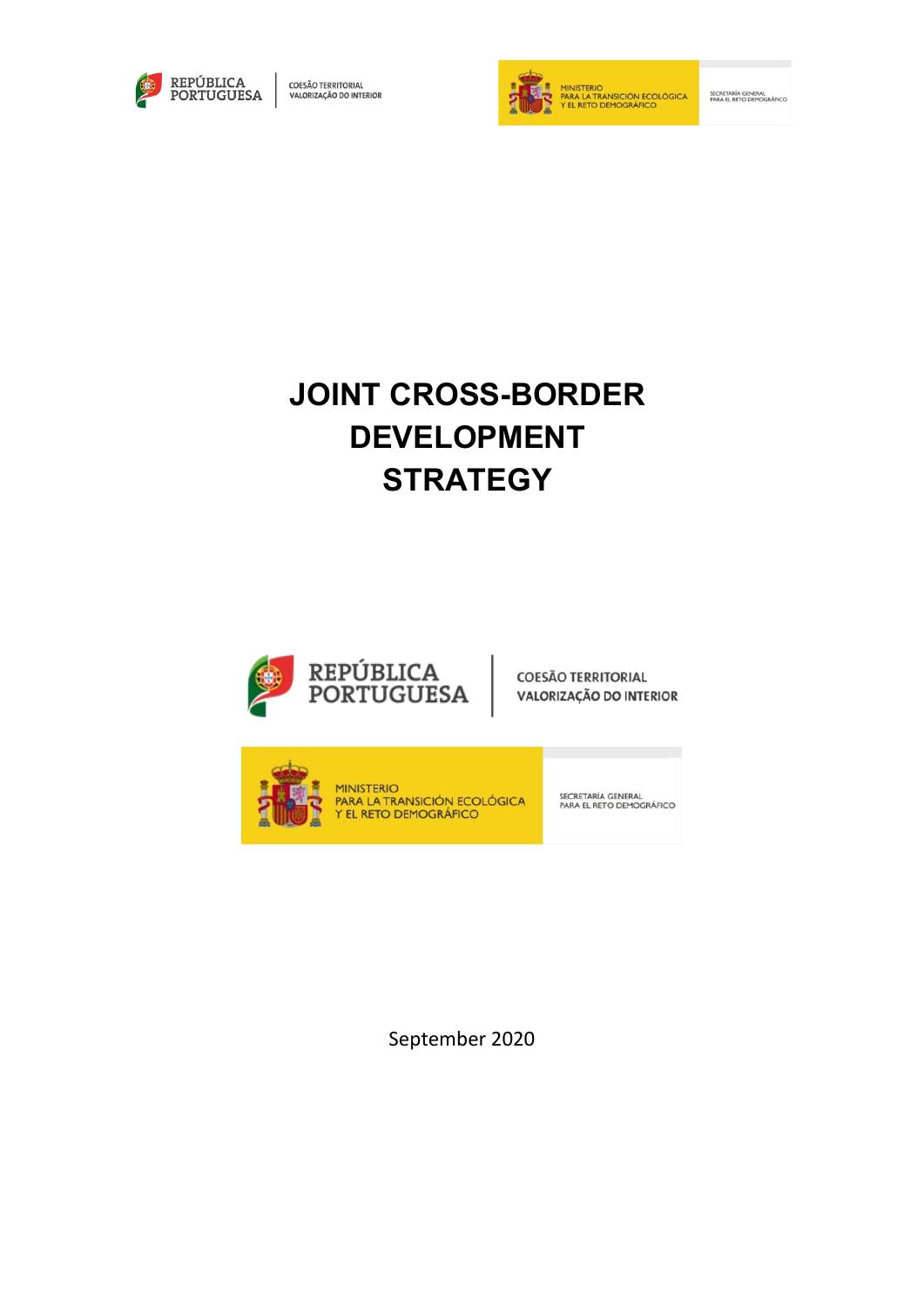



## **Contents**

| 2. |                                                                                                                                                                                       |  |
|----|---------------------------------------------------------------------------------------------------------------------------------------------------------------------------------------|--|
| 3. | Strands of Intervention for a Joint Cross-border Development Strategy  4                                                                                                              |  |
|    |                                                                                                                                                                                       |  |
|    |                                                                                                                                                                                       |  |
|    | 3.3. Joint management of basic services in the areas of education, health, social services,<br>civil protection, or other fields where the benefits of joint provision can be shown 6 |  |
|    | 3.4. Economic development and territorial innovation: retention, attraction and settlement                                                                                            |  |
|    |                                                                                                                                                                                       |  |
|    |                                                                                                                                                                                       |  |

**APPENDIX. Alignment of the Joint Cross-Border Development Strategy with the Sustainable Development Goals and the 2030 Agenda measures.**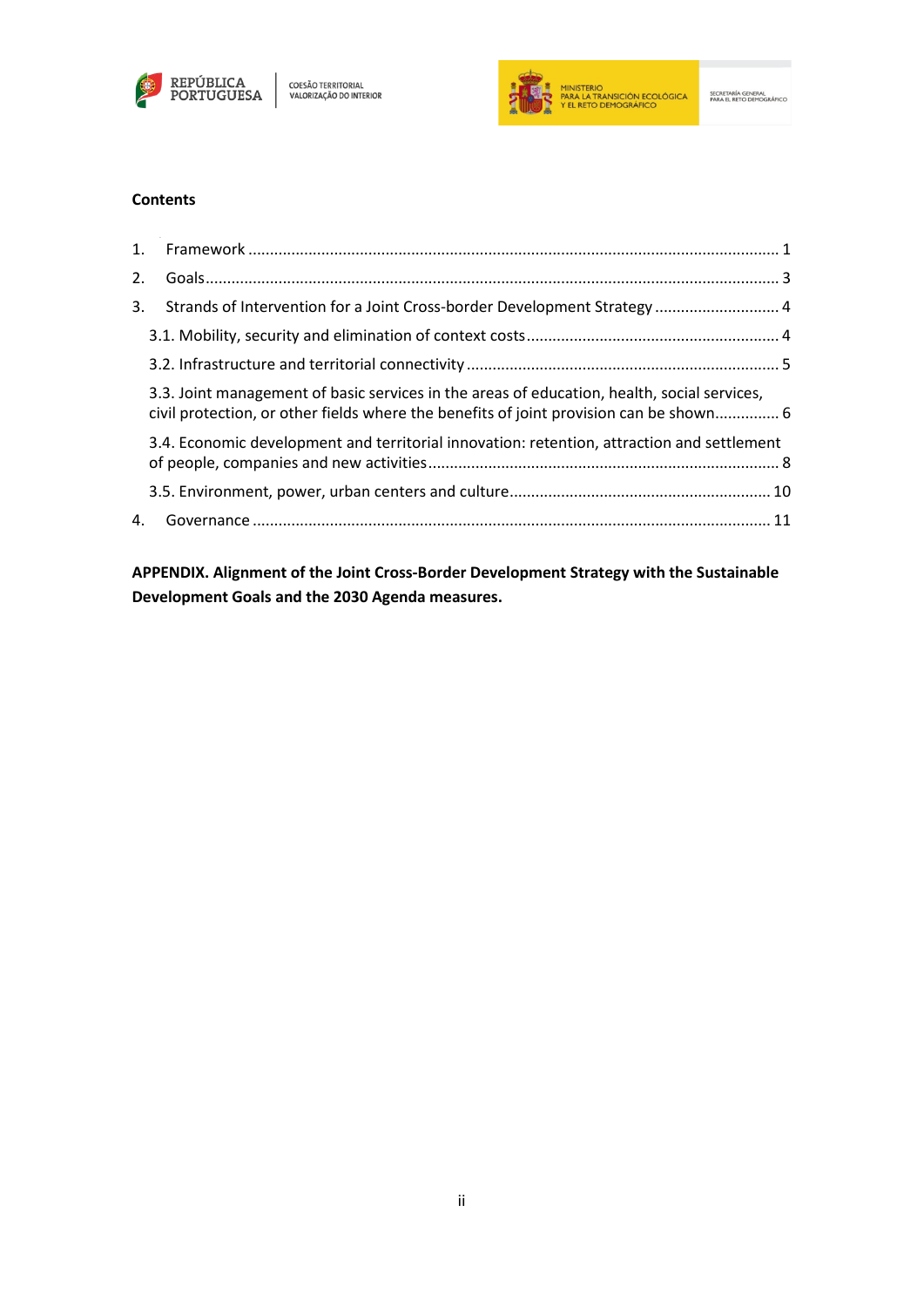



# **Joint Cross-border Development Strategy**

## **1. Framework**

<span id="page-2-0"></span>This Strategy fulfils the commitment made by the Government of the Kingdom of Spain and of the Government of the Portuguese Republic, set out in the Memorandum of Understanding signed in 2018, at the XXX Hispano-Portuguese Summit, to set out a Joint Cross-Border Development Strategy.

The bodies responsible and the working group have oriented their actions towards achieving the goal laid out in the Memorandum, which is to ensure the future sustainability of the territories, making them more attractive places to live, work and invest.

Moreover, the singularity of this border area in the context of the European Union has been borne in mind, in order to revitalize a territory affected by the demographic challenge, especially depopulation and aging, over a significant share of its area, but which shows potential for sustainable socioeconomic development.

The Joint Cross-Border Development Strategy is an instrument that complements and enhances that actions both countries are implementing in the area of the demographic challenge and territorial development, such as the *Estratégia para la Coesão Territorial* and the *Programa de Valorizaçao do Interior en Portugal*, and the National Demographic Challenge Strategy in Spain. Thus, it is of fundamental importance for the development of cooperation between Portugal and Spain, marking the starting point of a lasting process, which will make it possible to apply, monitor and assess its measures; inaugurating a process of qualitatively innovative cooperation between the two countries.

The Strategy is a flexible tool, which marks the broad outlines of an inclusive response aimed at territorial development, generating opportunities and developing personal, professional and family projects, especially for women and young people, and guarantee of the quality of life of the people living in the cross-border region, in both urban and rural areas.

Hence, this Strategy involves a governance model that requires the indispensable cooperation of all levels of the government, respecting the national specificities in exercising the competences, as well as reinforcement of public-private partnership, as agreed in the Valencia Convention signed in 2003, regulating cross-border cooperation.

As a result of the COVID-19 pandemic that has devastated Portugal and Spain, as well as the rest of Europe and the world, it is of the greatest important to show good cross-border cooperation practice showing the importance of progressing the implementation of the Joint Cross-Border Development Strategy.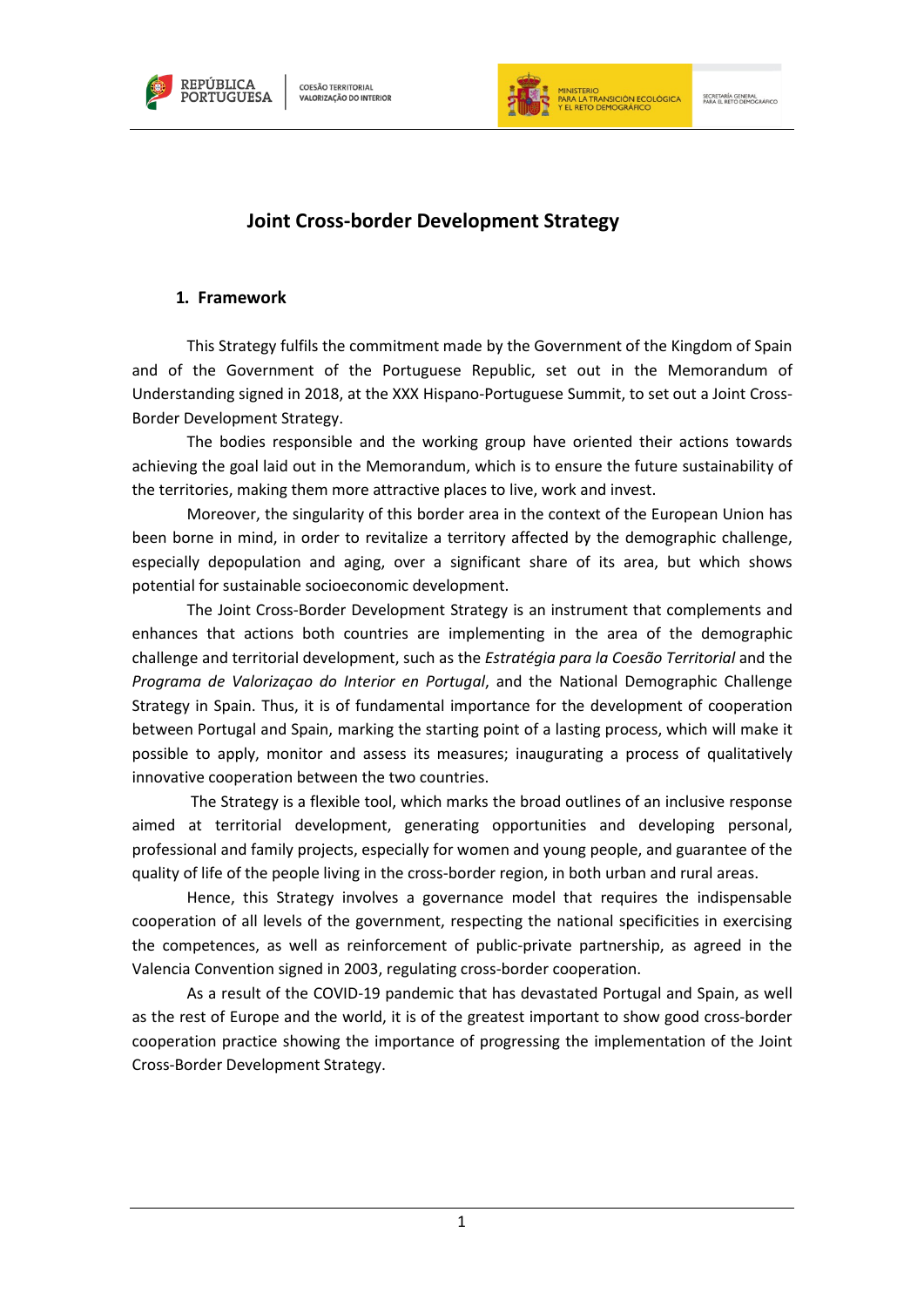



The COVID-19 pandemic is relentlessly affecting the life of many societies and countries in various regions of the planet. Portugal and Spain have witness a worsening of the public health situation and disruption to the daily life of the Portuguese and Spanish peoples, both individually and collectively, as well as the profound impact on economic life. The scale of the challenge facing Portuguese and Spanish society has substantially changes social normality.

Since the pandemic began in both countries, their respective Governments have adopted important exemplary measures, of various types and degrees of urgency, to limit the spread of the virus. It should be stated that the decision to close the land border between Portugal and Spain was very significant in the fight against the outbreak of the COVID-19 pandemic, and that the *Operação COVID-19 Fronteira Controlada* (the Portuguese name) highlights the need to deepen cross-border cooperation.

The current health and socioeconomic context reinforces the will, shared by both countries, to drive cross-border cooperation, as an example of absolutely strategic territorial cooperation in the European Union in the post-COVID-19 era.

The Joint Cross-Border Development Strategy is a key tool to contribute to palliating the effects of the pandemic in both countries, and to progress the reconstruction of the European Union. As it has been conceived and developed, it will make it possible effectively to articulate the Recovery Plans and to orient the investment in the cross-border space between Spain and Portugal, coordinating actions between both countries, facilitating participation and the implication of public actors in the territory and promoting public-private collaboration, in order to orient the recovery towards the goal of a green and digital, more prosperous, sustainable and egalitarian Europe.

The Government of the Kingdom of Spain and the Government of the Portuguese Republic reinforce their will to progress the 2030 Agenda and in fulfilment of the Sustainable Development Goals (SDGs); this Strategy is a cross-cutting instrument that will decisively contribute to achieving the goals set for 2030 in the cross-border region. Territorial cohesion is essential to achieving the SDGs, hence the Strategy is oriented towards guaranteeing equal rights and opportunities on both sides of the border between Spain and Portugal.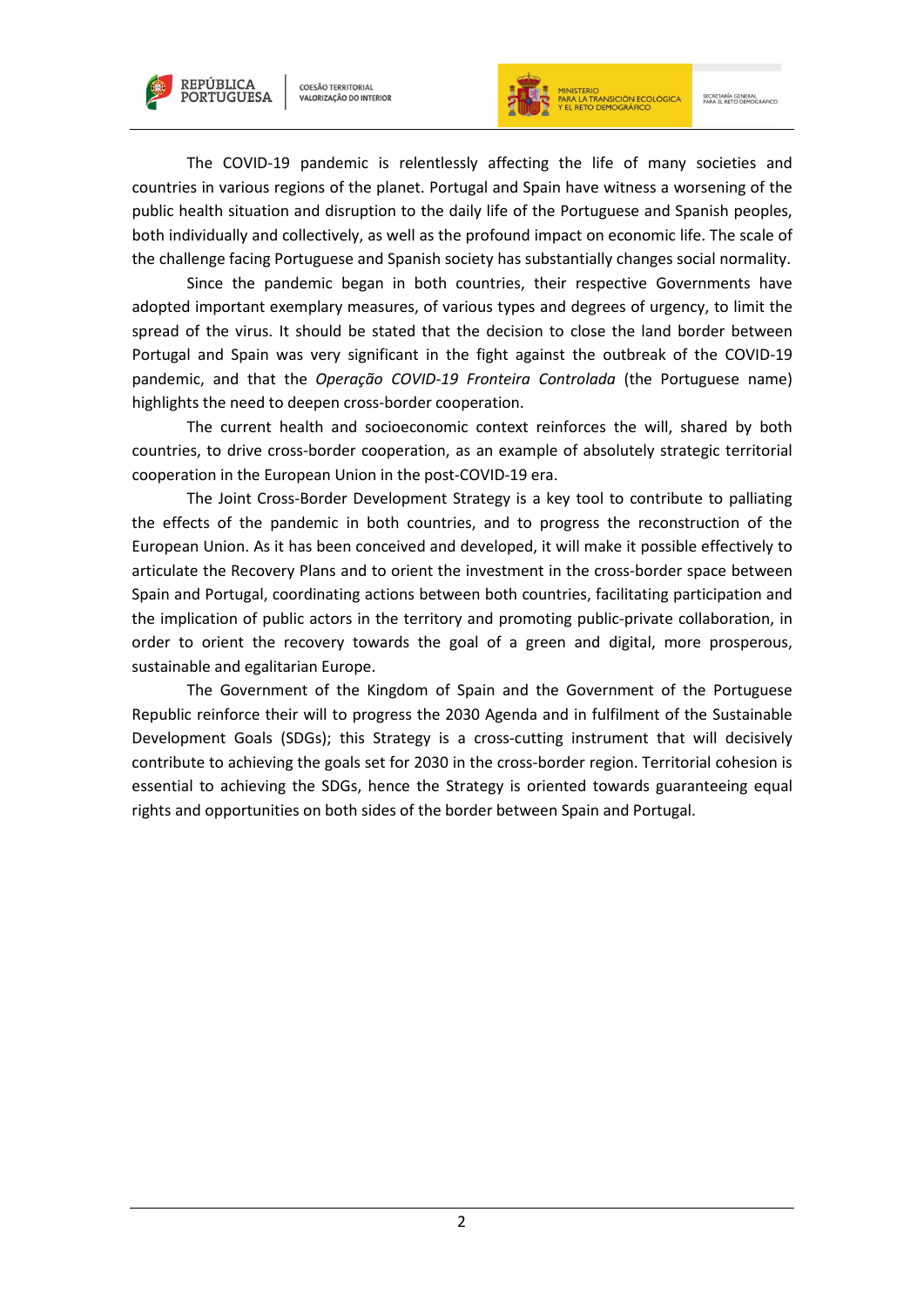



# <span id="page-4-0"></span>**2. Goals**

To achieve the targets set out in the Memorandum, the following strategic goals have been set:

- i. To guarantee equality of opportunities and the free exercise of citizens' rights within the framework of the development of the Strategy.
- ii. To guarantee adequate provision of basic services to all people, adapted to the characteristics of the territory and making use of resources on both sides of the border.
- iii. To eliminate barriers and context costs, facilitating cross-border interaction and reinforcing cooperation dynamics.
- iv. To promote the attractiveness of border territories, fostering the development of new economic activities and new business initiatives.
- v. To promote population settlement in cross-border areas, facilitating the settlement of people, either as a permanent residence or as a temporary residence, by committing to new forms of integration and links that generate dynamism in the territory.

These strategic goals will be achieved through activities classified into five areas or thematic goals:

- i. Cross-border mobility and elimination of context costs.
- ii. Physical and digital infrastructure and territorial connectivity: communication routes, the Internet and the mobile network.
- iii. Joint management of basic services in the areas of education, health, social services, civil protection, or other fields where the benefits of joint provision can be shown:
- iv. Economic development and territorial innovation: attract people, companies and new activities.
- v. Environment, urban centers and culture.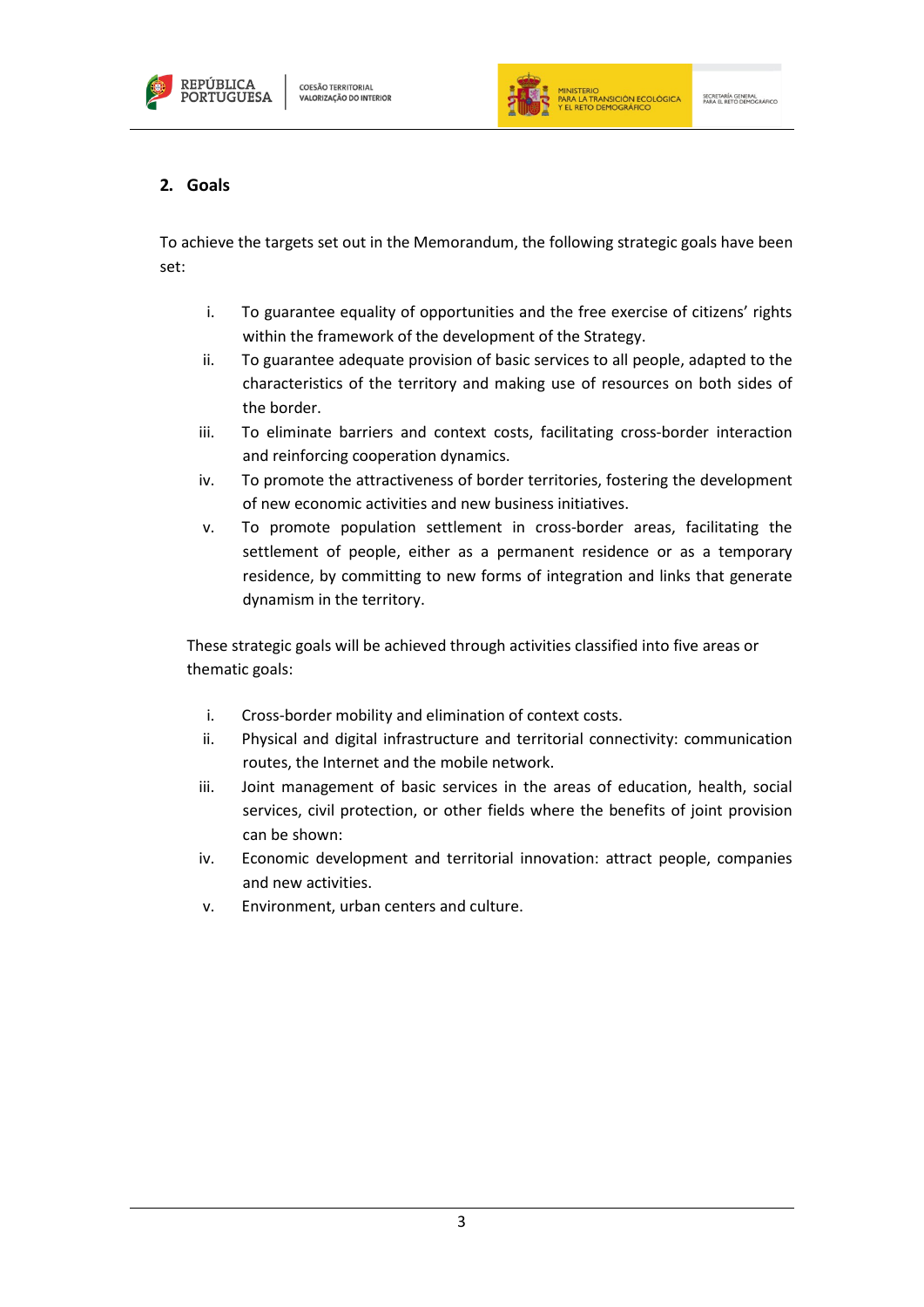



# <span id="page-5-0"></span>**3. Strands of Intervention for a Joint Cross-border Development Strategy**

#### **3.1. Mobility, security and elimination of context costs**

- Harmonization, simplification and elimination of the legal and/or administrative obstacles to cross-border mobility.
- Promotion of joint management in cross-border conurbations.

- To create a single movement document to standardize the passage of minors to both sides of the Eurocities and Euroregions.
- To promote cross-border proximity transport, incorporating universal accessibility criteria to guarantee the right to mobility to all people on equal terms.
- To analyze possible improvements to cross-border proximity in the current tolling system.
- To draw up a proposal with actions aimed at the sustainability of the transport.
- To drive the digitalization of the transport (to improve the coordination of the operators, safety and competitiveness).
- To set out measures to prevent fraud in road transport.
- Harmonize legislation on navigation in shared river basins.
- To reinforce and foment the role of the cross-border worker through the creation of a specific document regulating it, with clear and accessible information, establishing support points in the cross-border municipalities. Coordination between the authorities in both countries will be fomented; the applicable regulatory framework will be clarified; and the European dimension and programs will be integrated.
- To jointly identify the main causes of indirect discrimination suffered by cross-border workers, guaranteeing the rights derived from the free movement of workers, laying special emphasis upon discrimination on grounds of nationality. To carry out a joint analysis to find the best solutions to meet cross-border mobility needs.
- To promote the exchange of opinions about the transposition of Directive 2018/957, amending the Directive concerning the posting of workers in the framework. To reinforce the administrative cooperation mechanisms, in particular to guarantee their fulfilment with respect to the posted workers. To analyze the joint action mechanisms derived from the application of the European Labour Authority.
- To expand and reinforce the activity of the EURES network.
- To resolve difficulties in the area of contracting for services with an electronic invoice.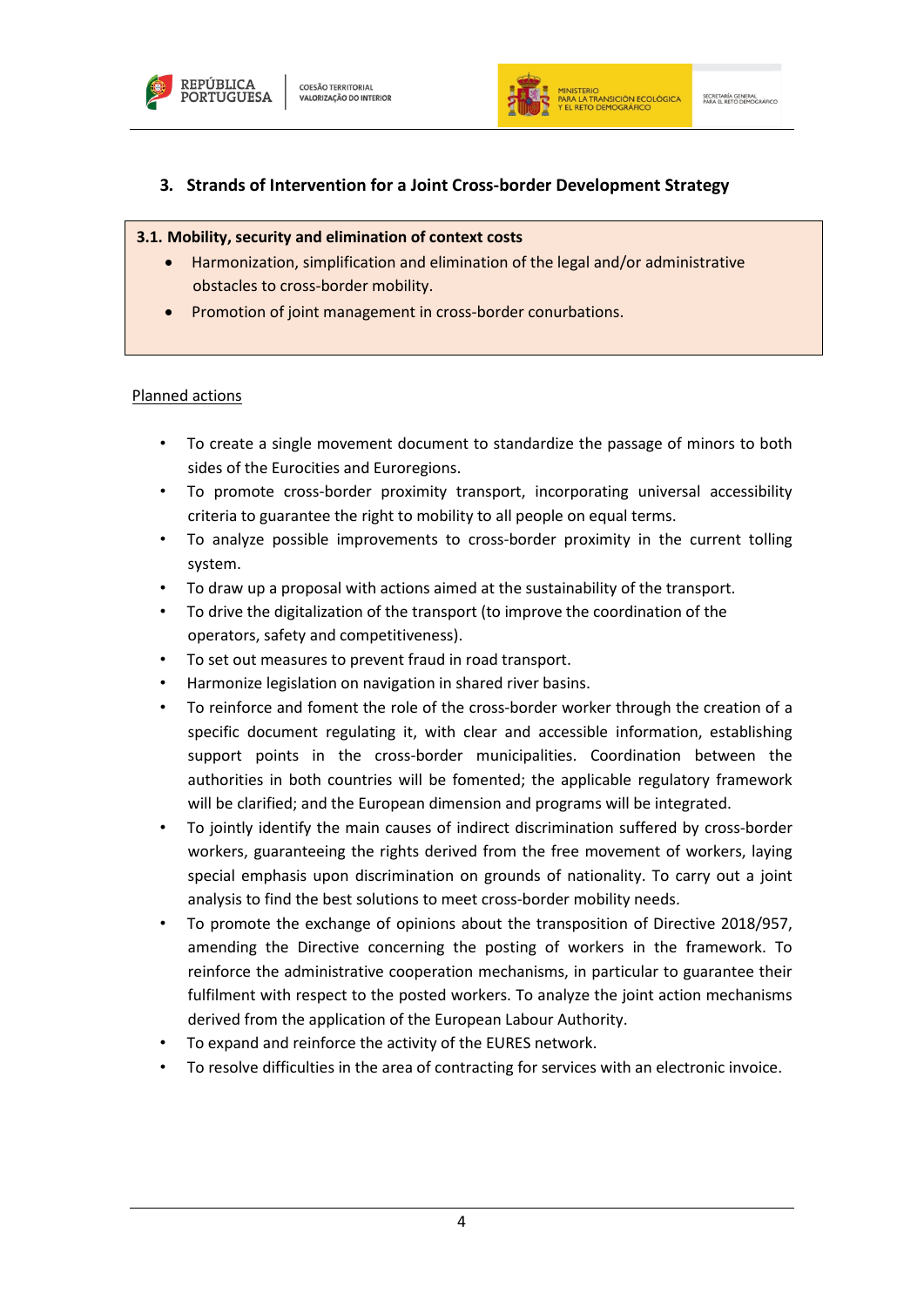



#### **3.2. Infrastructure and territorial connectivity**

- Cross-border road and rail infrastructure program.
- Development of a Digital Connectivity Plan to provide adequate mobile and Internet digital coverage in the cross-border territory, and laying the foundations for developing a 5G service.

- To give priority to the completion of the infrastructure in the Atlantic Corridor in the relevant territories.
- To drive the adaptation of the cross-border infrastructure to the new needs (climate change, digital transition, etc.).
- To complete and extend digital broadband and telecommunications connectivity, and pilot 5G projects: 5G connectivity corridors in the Porto-Vigo, Évora-Mérida, Aveiro-Salamanca, Faro-Huelva highways.
- To coordinate a geographic information and cartographic information infrastructure to facilitate the future implementation of self-driving cars.
- To complete the road connection projects:
	- Connection of the IP2 between Bragança and Puebla de Sanabria;
	- Moraleja-Monfortinho-Castelo Branco joining the EX-A1 with the A23 through the IC-31;
	- Vilar Formoso-Fuentes de Oñoro connection of the A25 with the A62 (Castile highway) (work is underway on the A25/IP5, Vilar Formoso-Frontera);
	- Duero highway A11, connection between Zamora and the A4/E82 (Quintanilla);
	- connection of IC5 Miranda de Duero-Zamora through Sayago;
	- new bridge in the local connection between Sanlúcar del Guadiana and Alcoutim;
	- international bridge on the River Sever in the local connection between Cedillo and Nisa.
- To modernize the rail infrastructure:
	- connection of the Beira Alta line from Fuentes de Oñoro/Salamanca;
	- Elvas-Badajoz logistics platform;
	- Covilhã/Guarda section (work is underway that will allow it to be reopened).
	- section Viana do Castelo/Valença (major development of the modernization and electrification);
	- connection of the Hispano-Portuguese Atlantic Axis, which includes Lisbon, Oporto, Vigo, Santiago de Compostela and La Corunna.
- To build new rail infrastructure:
	- expedite the implementation of the Lisbon-Sines-Poceirão-Évora-Badajoz-
		- Cáceres-Madrid high-performance line;
	- Évora/Caia section (construction works are underway).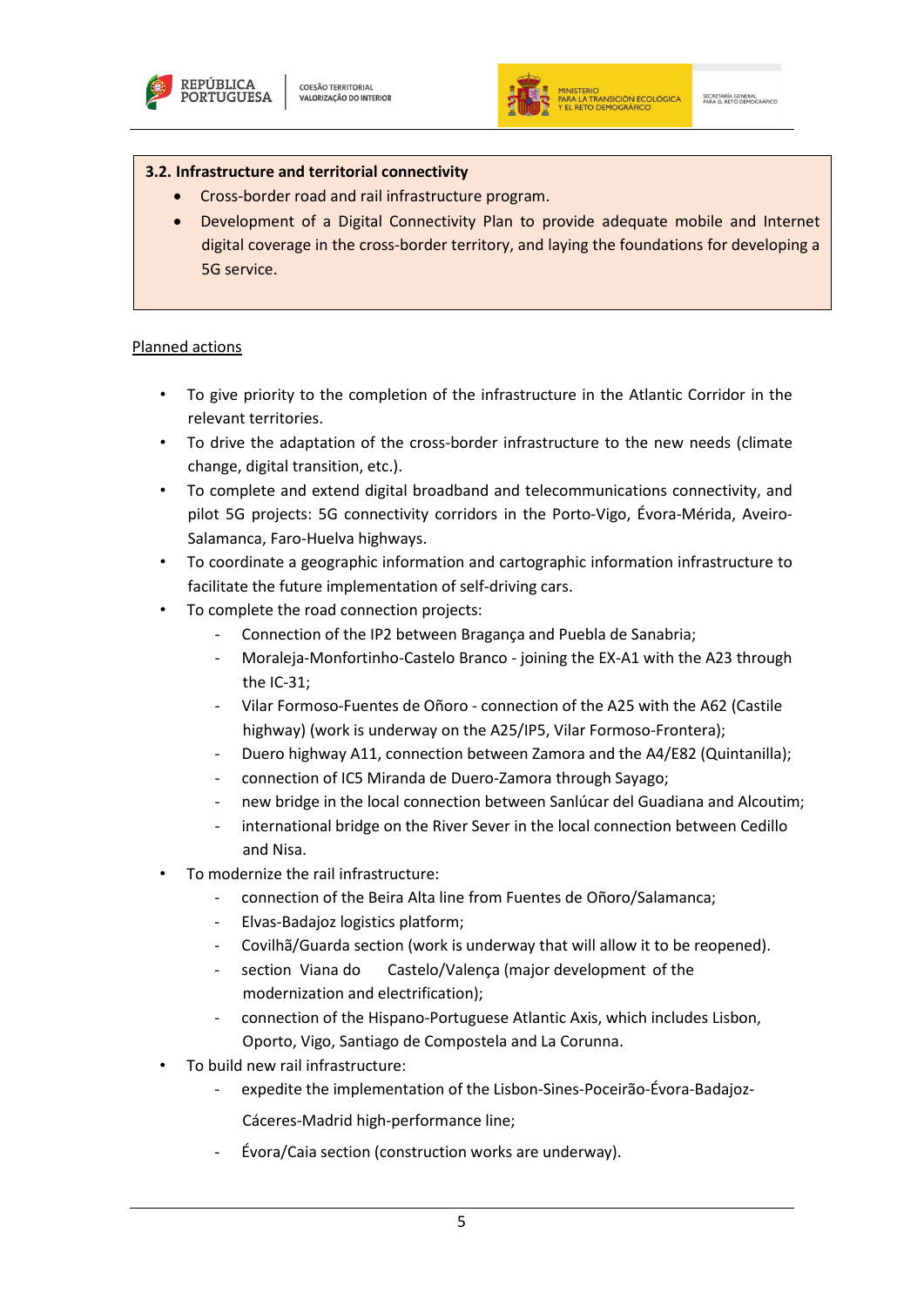



**3.3. Joint management of basic services in the areas of education, health, social services, civil protection, or other fields where the benefits of joint provision can be shown**

- Education and knowledge.
- Health and social services.
- Civil protection.
- Security.

- To identify solutions to guarantee accessibility to health services and to social and employment services to better serve the people in the cross-border regions.
- To promote collaborative networks to tackle the problem of isolation and foster social inclusion (of, among others, the elderly), strengthening the use of endogenous resources and facilitating cooperation between the local agents.
- To foster collaboration to combat gender violence, improving information, care and advice, resources and protection orders, as well coordination of the social services offered to victims of that violence.
- To foster the creation of Spanish-Portuguese bilingual sections with the joint and coordinated participation of schools and teachers in both countries; to develop a certified joint teacher training program to enhance what is already available (both of the Camões, Instituto da Cooperação e da Língua IP, and in the regional public schools); to enhance commitment to the PLE and ELE learning certificates.
- To promote and facilitate access to higher and vocational education for young people on both sides of the border.
- To promote the creation of joint higher education stages recognized on both sides of the border, and recognition of academic qualifications in the area of specialist training, such as Musical Education, Tourism, Social and Health Studies, etc., that make it possible to share underused resources.
- To launch pilot projects in the framework of the Cross-Border Knowledge Network (perhaps by creating technology centers or parks).
- To foster social inclusion and mobility in the border areas, through training programs that facilitate the exchange of experiences for young people with some kind of functional deficit, or who are from vulnerable families or those at risk of exlusion/poverty.
- To promote the design and implementation of joint vocational training programs capable of bringing together the companies of the cross-border so that they may launch dual work experience and vocational training programs for vocational training students from the schools located in the cross-border towns and villages.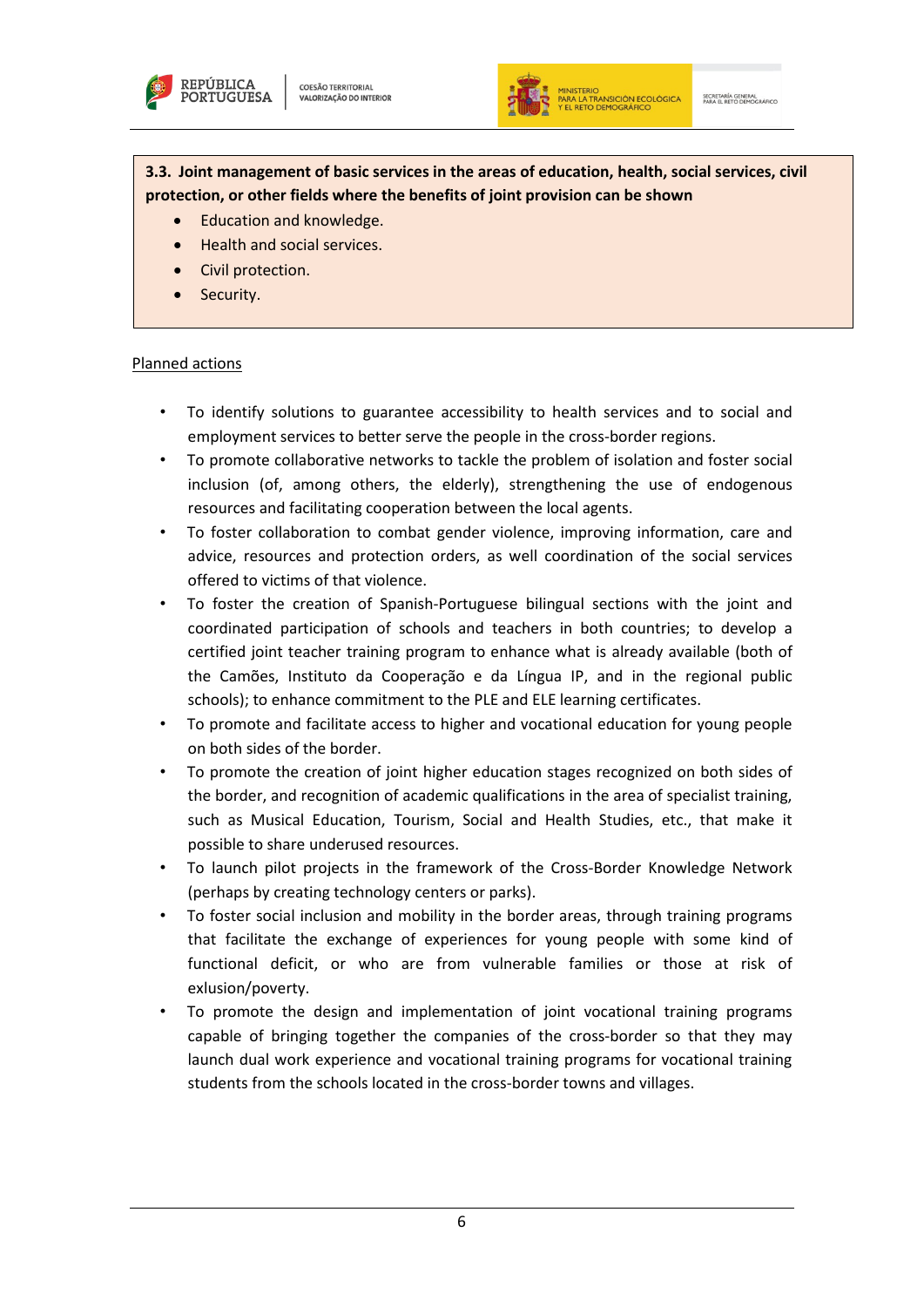



- To design and develop, with the cross-border business community, learning periods in technical-vocational training programs for trainers.
- To establish a network of bilingual and intercultural border schools, in both countries, promoting joined-up curricula.
- To promote the teaching of Portuguese in the Spanish education system and of Spanish in the Portuguese education systems as curricular foreign languages, encouraging interaction among teaching centers in the border regions and between the School Library Networks, to promote reading in both languages, and to promote curricular dialogue, incentivizing joint projects among teaching centers in the border regions.
- To create joint programs to support Physical Activity and Sport, from training human resources to preparing a joint plan for the exchange of sporting facilities for sporting visits and events in the cross-border region.
- To strengthen relations in the area of promotion and development between Hispano-Portuguese sporting institutions, with an impact on the development of sporting tourism and associated services.
- To foster the efficiency of the 112 service in border regions, allowing the nearest and most-responsive cross-border team to be dispatched and transported to the scene of the emergency depending on the situation; to promote cooperation and coordination in care and response to medical emergencies in border areas.
- To develop the exchange of electronic clinical information about cross-border users: to create mechanisms that make it possible to share the clinical history of cross-border users; to create a joint administrative portal for information and processing; to prepare a catalogue of health facilities and resources in border regions; to create a cross-border "health and social identity card" that allows access on both sides of the border; to continue to coordinate and share health and social resources on the border, from primary care to hospital or specialist care, to maximize efficiency of resources and greater equality among the inhabitants of the two countries.
- To enhance coordination of border resources related to civil protection; to sign agreements between the national civil protection authorities to continue developing the ARIEM project on Civil Protection and Emergencies; to adapt the fire and emergency teams' action protocols on both sides of the border; to facilitate coordination of fire management, through of the Iberian Centre for Research and Forest Firefighting (CILIFO).
- To continue to cooperate on forest fires within the framework of existing protocols (Évora Protocol) and through existing national and regional channels.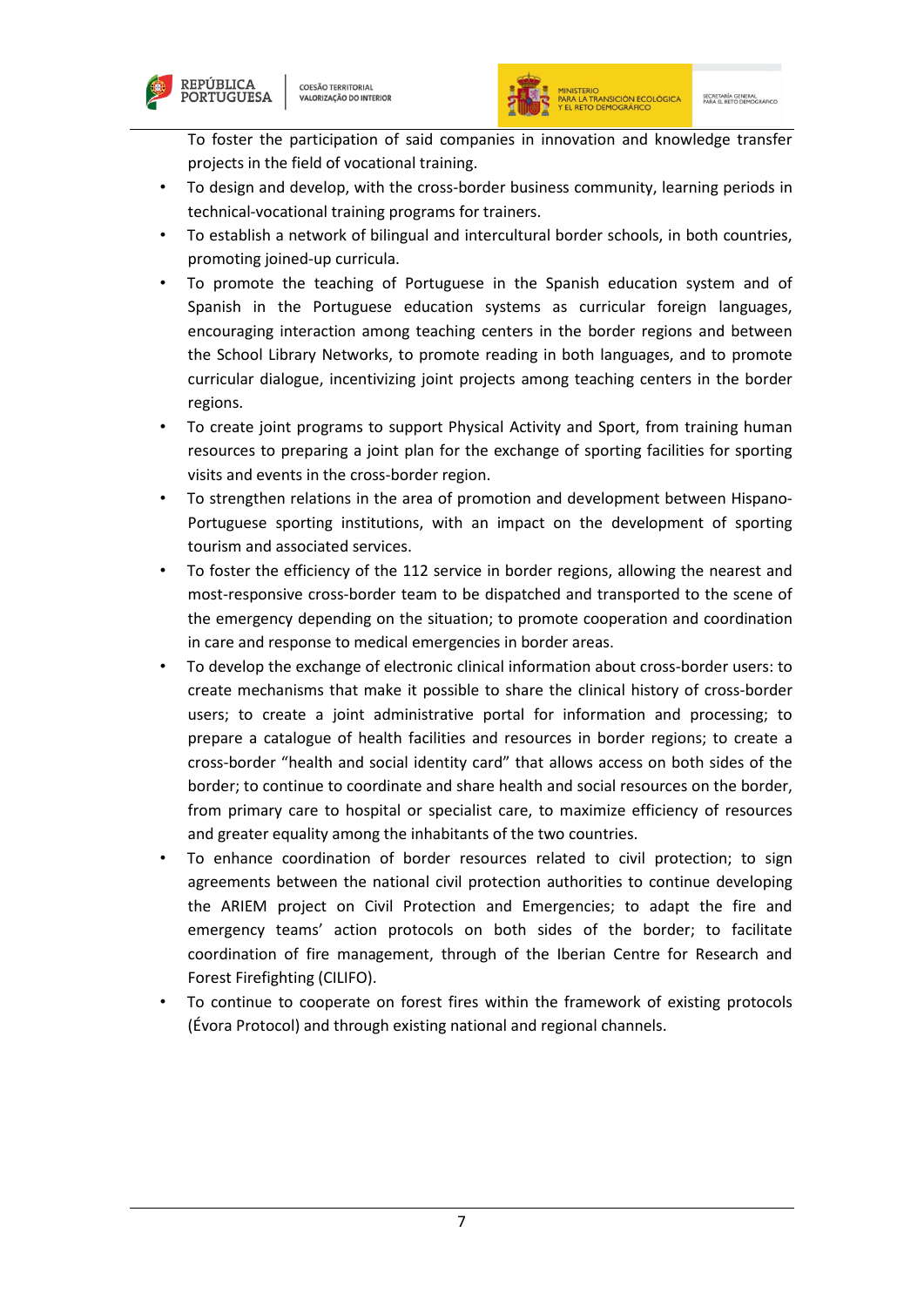



- To intensify the joint Spain-Portugal border surveillance and deterrence patrols set out in the Agreement between the Kingdom of Spain and the Portuguese Republic on cross-border policing and customs cooperation.
- To reinforce the role the Police and Customs Cooperation Centers (PCCC) as an information exchange and police cooperation mechanism, providing them with the necessary technological tools and systems.

**3.4. Economic development and territorial innovation: retention, attraction and settlement of people, companies and new activities**

- Promotion of a favorable business environment in priority economic sectors.
- Internationalization of goods and services.
- Enhancement of the existing productive infrastructures in the cross-border area.
- Promotion of cross-border initiatives in the tourist sector, improving the quality and sustainability of what is on offer.

- To identify regulatory and non-regulatory barriers and to formulate policies aimed at removing unjustified obstacles; to promote proportionate and rational regulatory frameworks for economic operators' access and activity; to digitalize communication and authorization procedures and to offer relevant centralized information on the ePortugal Portal in Spanish and English, in a clear, comprehensible and up-to-date manner.
- To drive a joint analysis of the possibilities for Hispano-Portuguese fiscal harmonization, as well as of the tax instruments and incentives that, within the scope of the respective national and European Union regulations, contribute to promoting economic activity and the creation of employment in the underprivileged territories of the interior and border.
- To boost the economic and social cohesion of the cross-border river regions through joint actions and shared projects.
- To drive innovation and the entrepreneurial spirit, generating opportunities and exchange of good practices in the economy of provision of healthcare and of active aging and adoption of new technologies applies to health, such as telemedicine, telemonitoring and telecare.
- To study options for creating joint programs to support employment, training and entrepreneurship, and the preparation of a joint plan to combat poverty and prevent social exclusion in the cross-border area that includes specific support for developing family agriculture.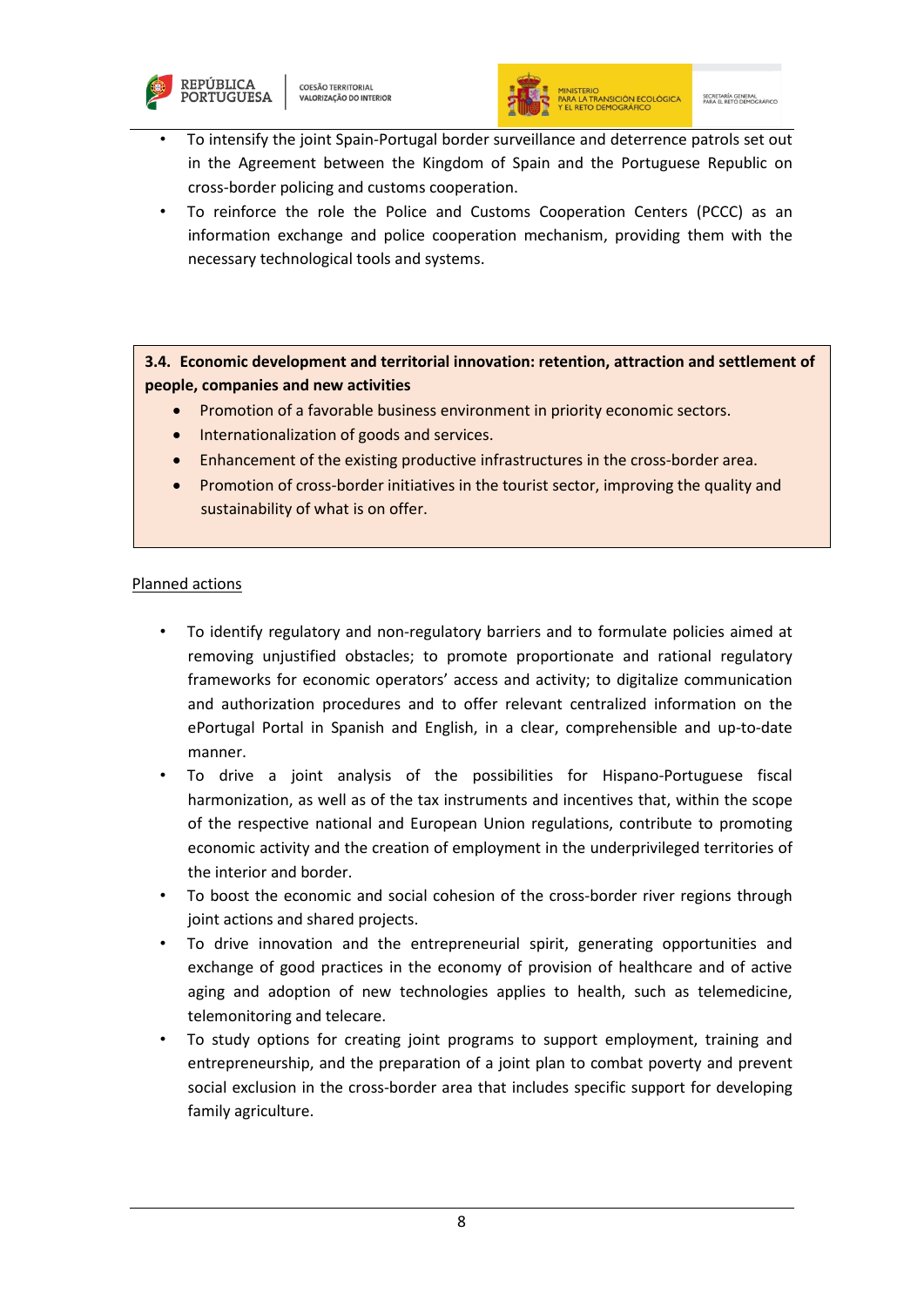



- To reinforce Hispano-Portuguese business relations in the areas of the economy, trade, promotion and development, not only in their internal markets, but also in Hispanophone and Lusophone countries.
- To boost and promote Hispano-Portuguese business organizations and structures, such as business councils, logistics platforms and business forums.
- To establish an agroforestry and agri-food development program for cross-border territories that promotes sustainable territorial food systems, proximity agriculture, small-scale agriculture, and agri-food and fishery product short circuits.
- To draw up a plan for the digitalization of the local productive network that contributes, in particular, to the organization of the production and the fight against new pests and diseases.
- To strengthen scientific and administrative cooperation in risk management, surveillance and management of agricultural and forest pests and diseases.
- To promote tourism through, among other activities: boosting Border Forts initiative, whose purpose is to place value on and disseminate the wide range of fortifications in Portugal, particularly along the border with Spain; to drive the Mediterranean Diet Route; the promotion or continuity of food and wine tourism routes, nature tourism, birding tourism, hiking, cycling tourism, and thermal and spa tourism.
- To promote the holding of cross-border fairs with the local authorities, associative structures, intermunicipal communities and coordination and regional development commission, with a view to raising awareness of and marketing local products, reinforcing commercial relationships among the communities. To boost the creation of loyalty programs that make it possible to obtain benefits for the residents of the crossborder regions when they purchase products or services at proximity trade establishments located in both member States; to promote the launch of awarenessraising campaigns to highlight local Portuguese and Spanish products.
- To apply a sustainable and inclusive recovery program of depopulated hamlets, the aim of which will be to restore the social and urban fabric.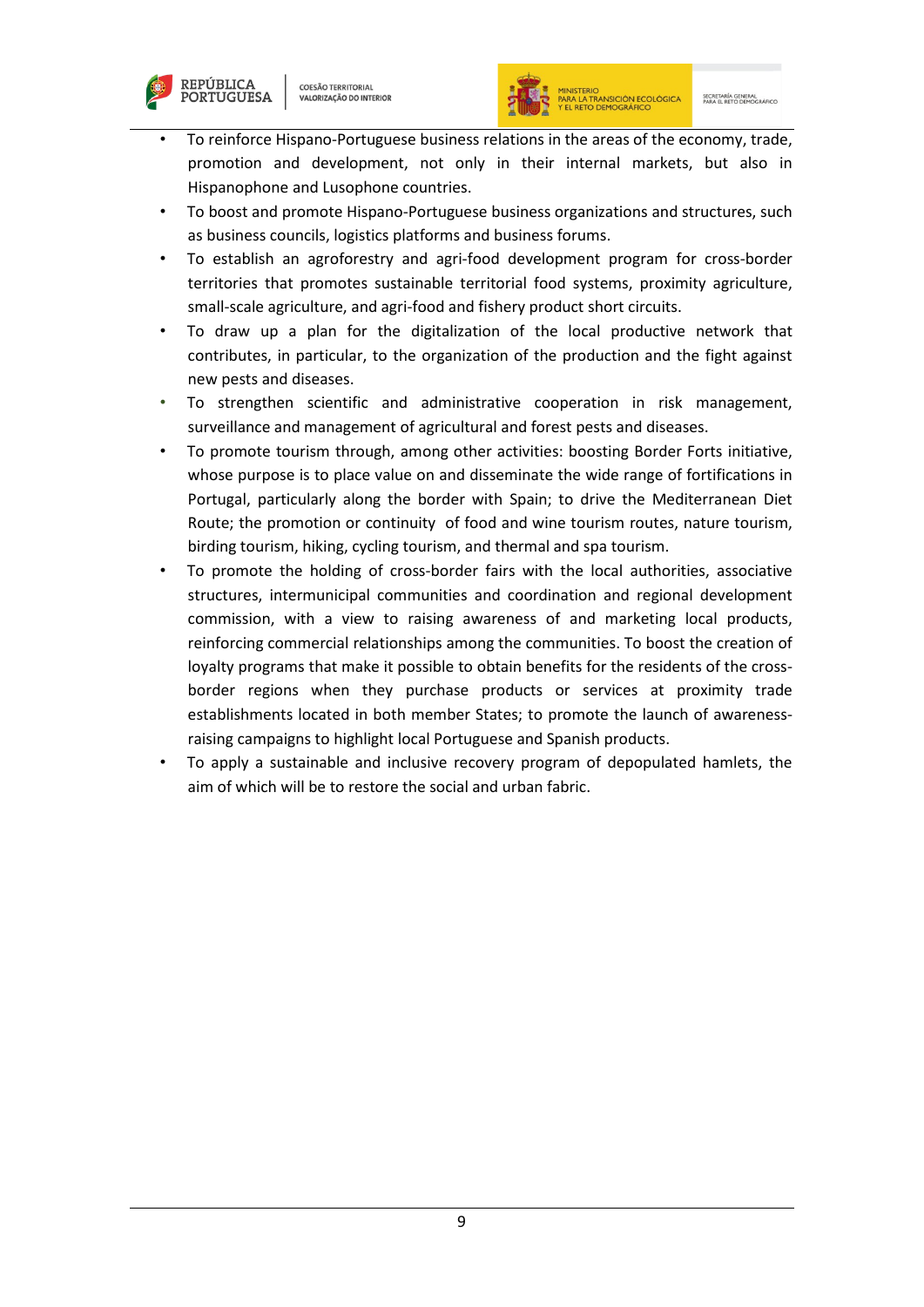



#### **3.5. Environment, power, urban centers and culture**

- Development of projects to protect and improve the cross-border classified areas.
- Enhancing urban centers, guaranteeing the protection of their cultural values and the revitalization of the property market, both sales and leases.
- Development of cross-border cultural projects linked to tangible and intangible cultural heritage.

- To support the management of the protected cross-border areas of the two countries and examine commencing new works, contributing to joint management to conserve the shared natural heritage and cross-border socioeconomic development.
- To continue with and support the joint, articulated management of areas classified as cross-border, such as the Cross-Border Biosphere Reserves of Gerês-Xurés, Meseta Ibérica and Tajo Internacional. These three cross-border biosphere reserves must have their own national management, but it is also necessary to strengthen both countries' shared bodies.
- To progress the cooperation agreement for the protection and sustainable use of water basins, considering current national legislation and the bilateral commitments in the context of navigation in the shared water basins and in the framework of the 2030 Agenda.
- To approve a global agreement on conservation and biodiversity and Iberian geodiversity.
- To reinforce collaboration in the protection, conservation, dissemination and management of the of the environmental and socioeconomic values of grassland ecosystems.
- To continue with Hispano-Portuguese cooperation in the reintroduction of the Iberian lynx (*Lynx pardinus*).
- To carry out coordinated management of inshore marine protected areas in both countries, such as Rias Baixas/Maceda and Volcanes de Fango de Cádiz/Costa Sudoeste Ría Formosa.
- To coordinate Hispano-Portuguese to adapt to climate change, as set out in the scope of the European Union's LIFE SHARA project.
- To promote coordinated management of the Cross-Border Maritime Space Framework.
- To create a model for exchanging good practices in knowledge of the land and in land geo-referencing systems.
- To coordinate establishment of alternative power supply points for transport in the main road corridors.
- To reinforce regional cooperation in the area of renewable energies, including green hydrogen and energy interconnections, bearing in mind the shared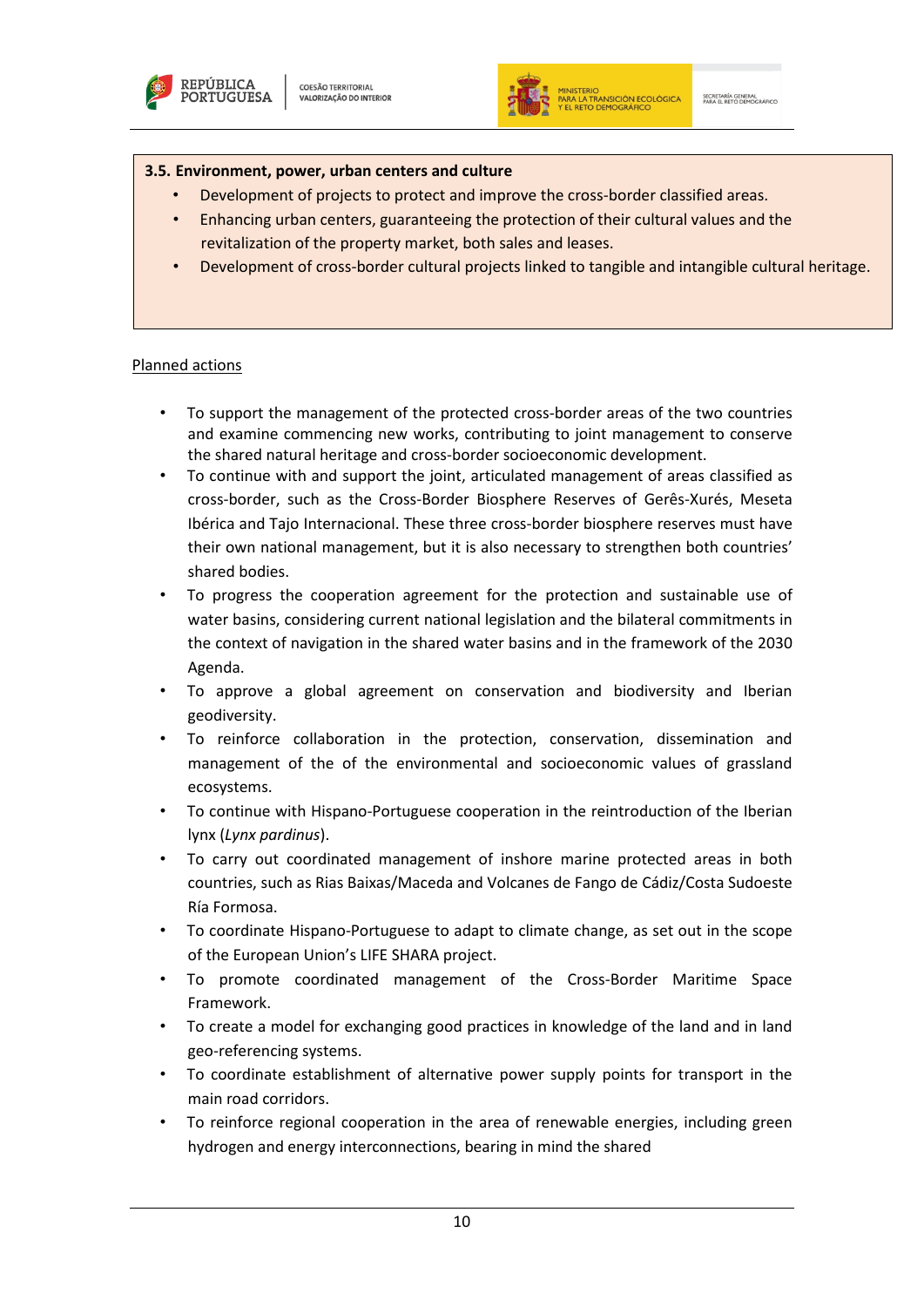



goal of decarbonization of the economy, through the existing technical work groups or those that may be established in the future.

- To coordinate the development actions of the Urban Agendas.
- To pay special attention to regional cooperation aimed at innovation and technological improvement, promoting socioeconomic diversification and the creation of skilled jobs in the areas around the border.
- To carry out cross-border cultural projects linked to tangible and intangible cultural heritage.
- To reinforce the network of libraries in the border areas.
- To foster cross-border cultural cooperation through cultural dialogue and historicalcultural and artistic exchange, in order to contribute to enrichment and drive creation; to promote the transnational dissemination of culture and knowledges of artists/creators and their works, as vectors of socioeconomic development and social and citizen integration, facilitating cultural accessibility and the exchange of cultural heritage, as well as the dissemination of artistic works.

## <span id="page-12-0"></span>**4. Governance**

The governance of the Joint Cross-Border Development Strategy shall be based on three pillars that will form a multi-governance model:

- A political coordination body that will meet regularly at Minister or Secretary of State level, to ensure the strategy is guided and to guarantee both countries' capacity for action to achieve the goals set.
- An intermediate level, which will be guaranteed by the Working Group set up by the Memorandum of Understanding between the Government of Spain and the Government of the Portuguese Republic and by the regular meetings of the Spanish-Portuguese Commission for cross-border cooperation (thematic, where appropriate), which will be responsible for periodically examining the demographic and socio-economic development of the cross-border area, guaranteeing and assessing the application of the strategy and adapting the planned actions in view of any changes that may occur.
- One or more technical advisory groups covering specific matters, consisting of representatives to be appointed by each country, which will facilitate interaction and communication with the relevant authorities, and which will promote bilateral contacts between the various stakeholders, ensuring the dissemination of the results to the local population and generating new initiatives that can be integrated into the development of the strategy.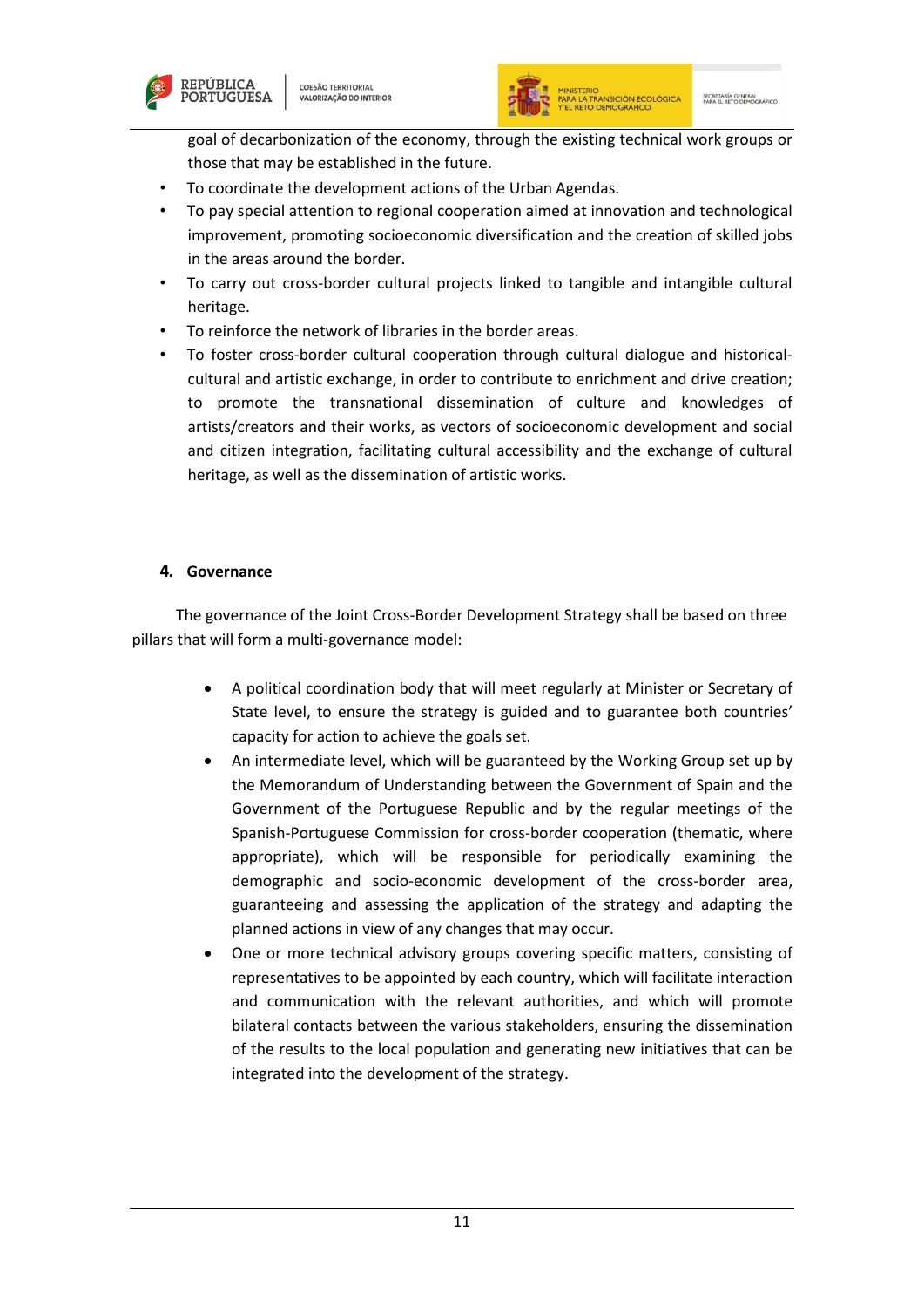



# **APPENDIX. Alignment of the Joint Cross-Border Development Strategy with the Sustainable Development Goals and the 2030 Agenda measures.**

The Joint Cross-Border Development Strategy (JCBDS) and the 2030 Agenda have common goals, such as territorial cohesion, reducing inequalities and sustainable management of resources.

The Action Plan for implementing 2030 Agenda states that territorial cohesion is essential to achieving the Sustainable Development Goals (SDGs), and points out that "*the inequality-ofopportunity gap between cities and predominantly rural areas will not lead to achieving the SDGs"*. For its part, the JCBDS is the strategic framework for guaranteeing equality of opportunities and free exercise of citizens' rights on both sides of the Spain-Portugal border.

Therefore, to fulfil the SDGs, territorial cohesion is required, and to develop the JCBDS, in the medium and long term, it is necessary to work on fulfilling the SDGs. That is why the JCBDS seeks to align its goals and lines of action with the SDGs, with a view to fulfilling the 2030 Agenda.

Through the JCBDS, progress is being made in fulfilling 8 SDGs plus 14

targets: SDG 1: No Poverty SDG 5: Gender equality SDG 8: Decent work and economic growth SDG 9: Industry, Innovation and infrastructure SDG 10: Reduced inequalities SDG 11: Sustainable cities and communities SDG 15: Life on land SDG 17: Partnerships for the goals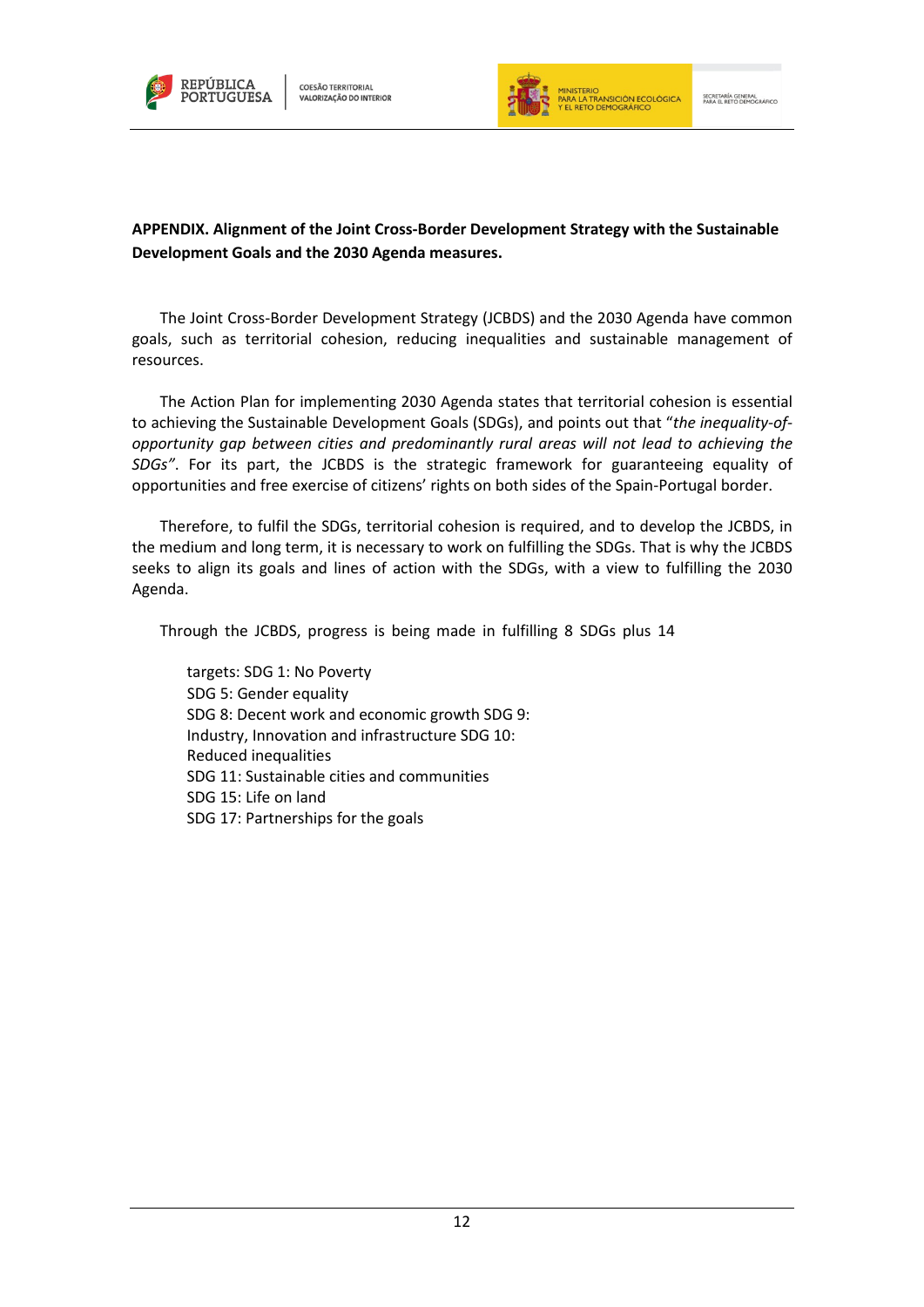



| <b>Strategic objectives</b>                                                                                                                                                                          | <b>SDGs and Targets</b>                                                                                                                                                                                                                                                                                                                                                                                                                                                                                                                                                                                                                                                                                                                                            |
|------------------------------------------------------------------------------------------------------------------------------------------------------------------------------------------------------|--------------------------------------------------------------------------------------------------------------------------------------------------------------------------------------------------------------------------------------------------------------------------------------------------------------------------------------------------------------------------------------------------------------------------------------------------------------------------------------------------------------------------------------------------------------------------------------------------------------------------------------------------------------------------------------------------------------------------------------------------------------------|
| 1. To guarantee equality of opportunities and the<br>free exercise of citizens' rights within the<br>framework of the development of the Strategy.                                                   | - SDG 1: No Poverty<br>Target 1.2 Reduction in relative poverty in all its<br>dimensions<br>Target 1.4 To guarantee of access to basic services<br>and financial resources<br>- SDG 5: Gender equality<br>Target 5.1 To end discrimination<br>Target 5.4 To recognize care and domestic<br>work<br>Target 5.5 To ensure the full participation of<br>women and equality of opportunities<br>- SDG 8: Decent work and economic growth Target<br>8.B Development of the global youth employment<br>strategy<br>- SDG 10: Reducing inequalities Target 10.2<br>Promotion of social, economic and political<br>inclusion<br>Target 10.3 To guarantee equality of opportunities<br>- SDG 16: Peace, Justice and solid institutions<br>Target 16.7 Citizen participation |
| 2. To guarantee adequate provision of basic<br>all<br>adapted<br>the<br>services to<br>people,<br>to<br>characteristics of the territory and making use of<br>resources on both sides of the border. | - SDG 1: No Poverty<br>Target 1.1 Eradication of extreme poverty Target<br>1.4 To guarantee of access to basic services and<br>financial resources<br>- SDG 10: Reducing inequalities Target 10.2<br>Promotion of social, economic and political<br>inclusion<br>Target 10.3 To guarantee equality of opportunities                                                                                                                                                                                                                                                                                                                                                                                                                                                |
| To eliminate barriers and context costs,<br>3.<br>facilitating cross-border interaction and reinforcing<br>cooperation dynamics.                                                                     | - SDG 10: Reduced inequalities<br>Target 10.3 To guarantee equality of opportunities<br>SDG 17: Partnerships for the goals<br>Target 17.14 More joined-up policies<br>Target 17.17 Promotion of public-private partnerships                                                                                                                                                                                                                                                                                                                                                                                                                                                                                                                                        |
| 4. To promote the attractiveness of border<br>territories, fostering the development of new<br>economic activities and new business initiatives.                                                     | - SDG 8: Decent work and economic growth Target<br>8.2 To increase productivity through diversification,<br>technology and innovation<br>Target 8.3 Promotion of small and medium<br>enterprises Target 8.5 To achieve full employment<br>and decent work Target 8.B Development of the<br>global youth employment strategy<br>- SDG 11: Sustainable cities and communities<br>Target 11.A Support for links among urban,<br>suburban and rural areas<br>- SDG 17: Partnerships for the goals<br>Target 17.3 Mobilization of further financial<br>resources<br>Target 17.17 Promotion of public-private partnerships                                                                                                                                               |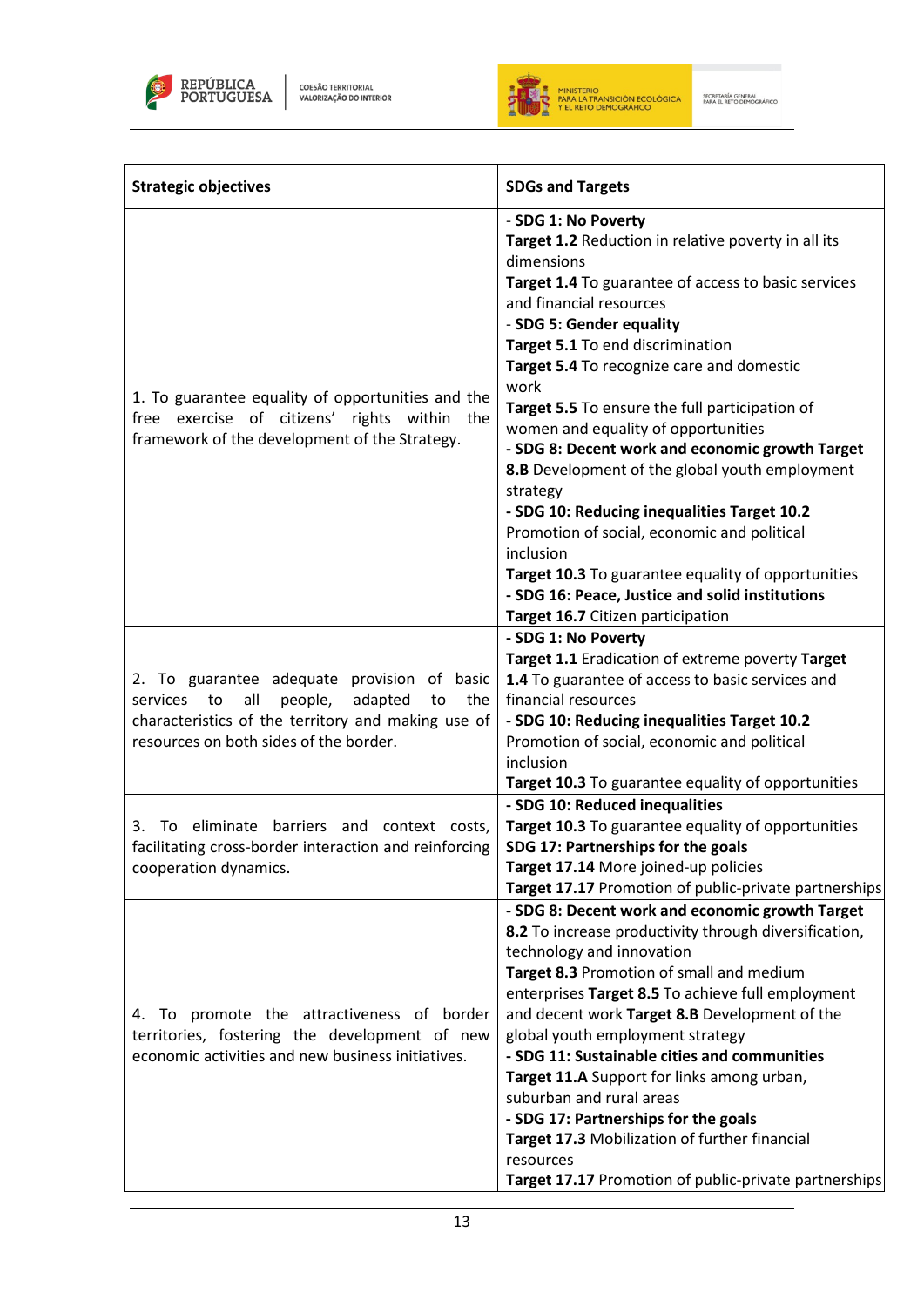| REPÚBLICA<br><b>COESÃO TERRITORIAL</b><br>VALORIZAÇÃO DO INTERIOR                                                                                                                                                                                                       |                                                                                                                                                                                                                                                                                                                                                                                                                                                                                                                                                                                                                                                                                                                              |
|-------------------------------------------------------------------------------------------------------------------------------------------------------------------------------------------------------------------------------------------------------------------------|------------------------------------------------------------------------------------------------------------------------------------------------------------------------------------------------------------------------------------------------------------------------------------------------------------------------------------------------------------------------------------------------------------------------------------------------------------------------------------------------------------------------------------------------------------------------------------------------------------------------------------------------------------------------------------------------------------------------------|
| 5. To promote population settlement in cross-border<br>areas, facilitating the settlement of people, either as<br>a permanent residence or as a temporary residence,<br>by committing to new forms of integration and links<br>that generate dynamism in the territory. | - SDG 1: No Poverty<br><b>Target 1.4</b> To guarantee of access to basic services<br>and financial resources<br>- SDG 5: Gender equality<br>Target 5.1 To end discrimination<br>Target 5.5 To ensure the full participation of<br>women and equality of opportunities<br>- SDG 8: Decent work and economic growth Target<br>8.B Development of the global youth employment<br>strategy<br>- SDG 10: Reducing inequalities Target 10.2<br>Promotion of social, economic and political<br>inclusion<br>- SDG 11: Sustainable cities and communities<br><b>Target 11.A</b> Support for links among urban,<br>suburban and rural areas<br>- SDG 16: Peace, Justice and solid institutions<br>- Target 16.7 Citizen participation |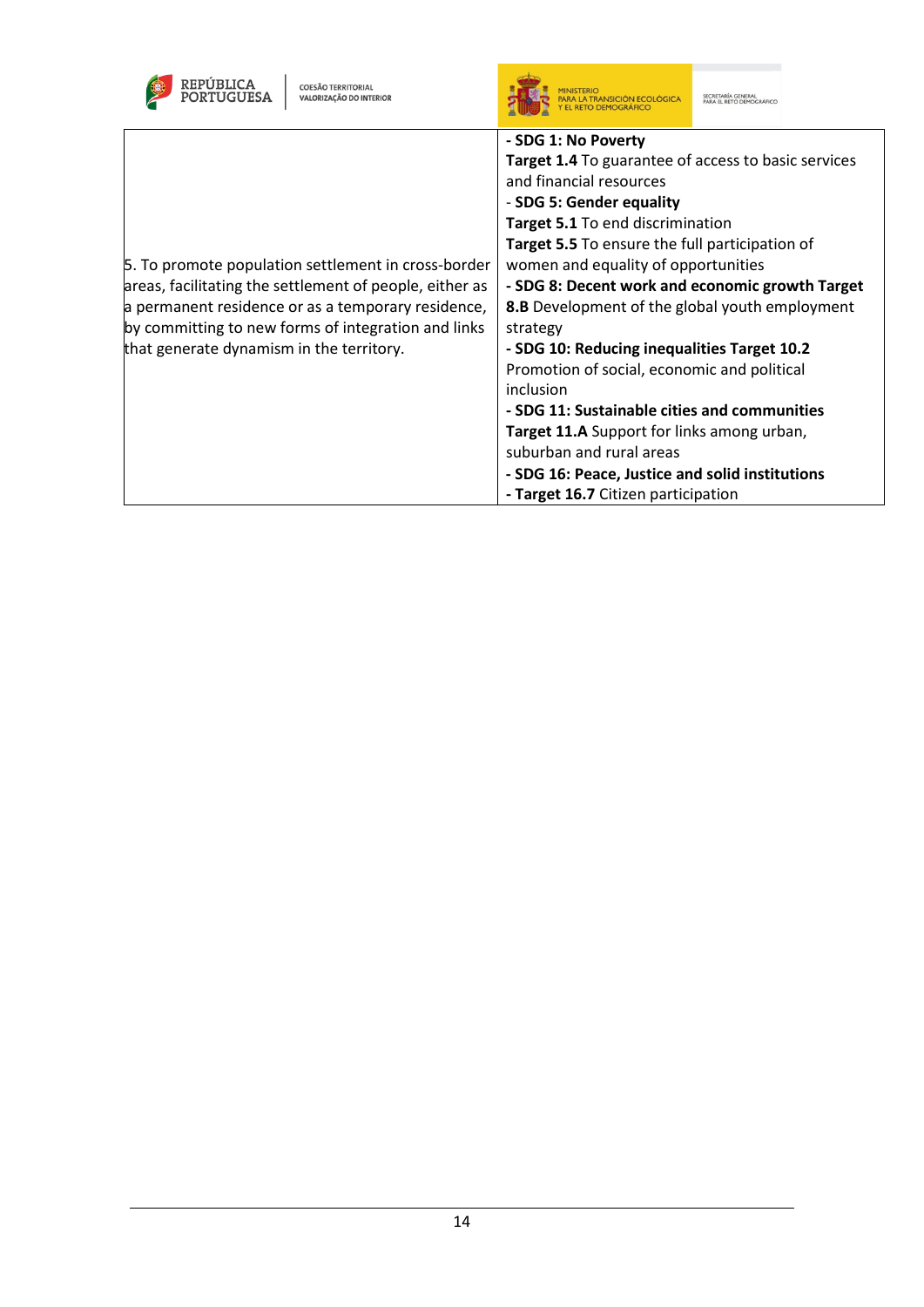



 $\equiv$ 

| <b>Thematic goals</b>                                                                                                                                                                    | <b>SDGs and Targets</b>                                                                                                                                                                                                                                                                                                                                                                                                                                                                                                                                                                                                                                                                                                                                                                                                                                                                                                           |
|------------------------------------------------------------------------------------------------------------------------------------------------------------------------------------------|-----------------------------------------------------------------------------------------------------------------------------------------------------------------------------------------------------------------------------------------------------------------------------------------------------------------------------------------------------------------------------------------------------------------------------------------------------------------------------------------------------------------------------------------------------------------------------------------------------------------------------------------------------------------------------------------------------------------------------------------------------------------------------------------------------------------------------------------------------------------------------------------------------------------------------------|
| 1. Cross-border mobility and elimination of<br>context costs                                                                                                                             | - SDG 9: Industry, Innovation and infrastructure<br>Target 9.A Support for sustainable and resilient<br>infrastructure<br>- SDG 10: Reduced inequalities<br>Target 10.3 To guarantee equality of opportunities<br>- SDG 11: Sustainable cities and communities<br>Target 11.A Support for links among urban,<br>suburban and rural areas                                                                                                                                                                                                                                                                                                                                                                                                                                                                                                                                                                                          |
| 2. Physical and digital infrastructure and territorial<br>connectivity: communication routes, the Internet<br>and the mobile network                                                     | - SDG 5: Gender equality<br>Target 5.B To improve the use of technology and ICT<br>- SDG 9: Industry, Innovation and infrastructure<br>Target 9.1 Development of sustainable<br>infrastructure Target 9.4 Modernization of<br>infrastructure, clean technology<br>Target 9.C Expansion of access to ICT and the<br>Internet<br>- SDG 11: Sustainable cities and communities<br>Target 11.2 To provide access to public<br>transport<br>Target 11.A Support for links among urban,<br>suburban and rural areas                                                                                                                                                                                                                                                                                                                                                                                                                     |
| 3. Joint management of basic services in the<br>areas of education, health, social services, civil<br>protection, or other fields where the benefits of<br>joint provision can be shown: | - SDG 1: No Poverty<br>Target 1.4 To guarantee of access to basic<br>services and financial resources<br>Target 1.3 Implementation of social protection<br>systems<br>Target 1.A To develop resilience to<br>environmental, economic and social disasters<br>Target 1.B Creation of regulatory frameworks<br>for eradicating poverty<br>- SDG 3: Health and wellbeing<br>Target 3.8 Achieve universal coverage and<br>access to medicines<br>Target 3.D Strengthening of management<br>of health risks<br>- SDG 4: Quality education<br>Target 4.1 To ensure the quality of primary<br>and secondary education<br>Target 4.4 Improving employability skills<br>- SDG 8: Decent work and economic growth Target<br>8.6 Reducing the number of NEETs.<br>Target 8.10 Strengthening of the capacity of<br>financial institutions<br>- SDG 9: Industry, Innovation and infrastructure<br>Target 9.5 Expansion of scientific research, |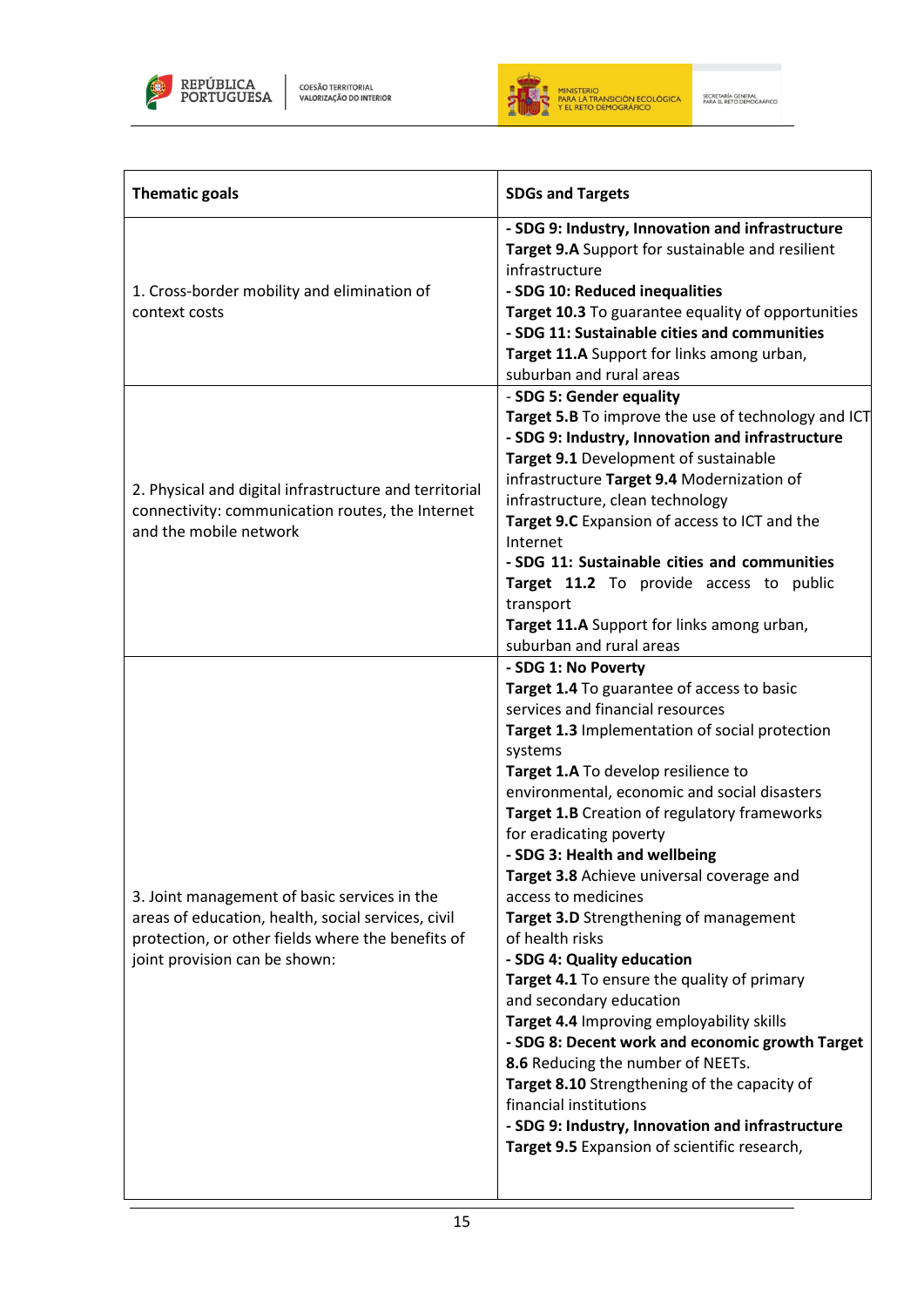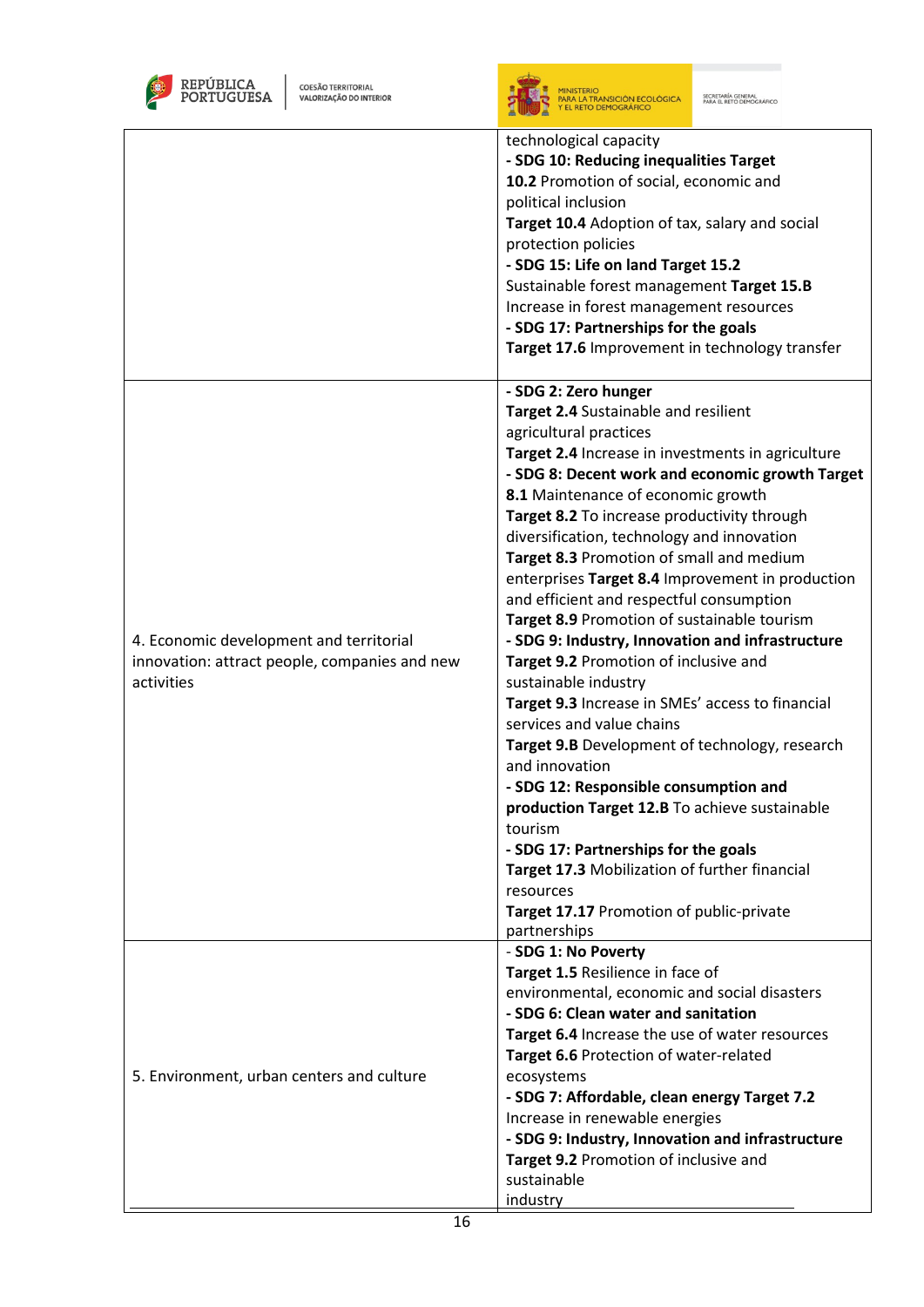| REPÚBLICA<br><b>COESÃO TERRITORIAL</b><br>VALORIZAÇÃO DO INTERIOR | SECRETARÍA GENERAL<br>PARA EL RETO DEMOGRÁFICO<br>PARA LA TRANSICIÓN ECOLÓGICA<br>Y EL RETO DEMOGRÁFICO |
|-------------------------------------------------------------------|---------------------------------------------------------------------------------------------------------|
|                                                                   | - SDG 11: Sustainable cities and communities                                                            |
|                                                                   | Target 11.3 Increase in inclusive and sustainable                                                       |
|                                                                   | urban development                                                                                       |
|                                                                   | Target 11.4 Protection of cultural and natural                                                          |
|                                                                   | heritage                                                                                                |
|                                                                   | - SDG 12: Responsible consumption and                                                                   |
|                                                                   | production Target 12.2 To achieve the                                                                   |
|                                                                   | efficient use of natural resources                                                                      |
|                                                                   | - SDG 13: Climate action                                                                                |
|                                                                   | Target 13.2 Incorporation of climate change into                                                        |
|                                                                   | national policies, strategies and plans                                                                 |
|                                                                   | - SDG 14: Underwater life                                                                               |
|                                                                   | Target 14.2 Management of marine and littoral                                                           |
|                                                                   | ecosystems                                                                                              |
|                                                                   | - SDG 15: Life on land Target 15.1 To                                                                   |
|                                                                   | ensure sustainable conservation and use                                                                 |
|                                                                   | of ecosystems                                                                                           |
|                                                                   | Target 15.5 Measures against the                                                                        |
|                                                                   | degradation and loss of biodiversity                                                                    |
|                                                                   | Target 15.7 Combat poaching and protected                                                               |
|                                                                   | species                                                                                                 |
|                                                                   | Target 15.9 Integration of environmentally-                                                             |
|                                                                   | sensitive plans                                                                                         |
|                                                                   | - SDG 17: Partnerships for the goals                                                                    |
|                                                                   | Target 17.7 Promotion of                                                                                |
|                                                                   | environmentally-rational                                                                                |
|                                                                   | technologies                                                                                            |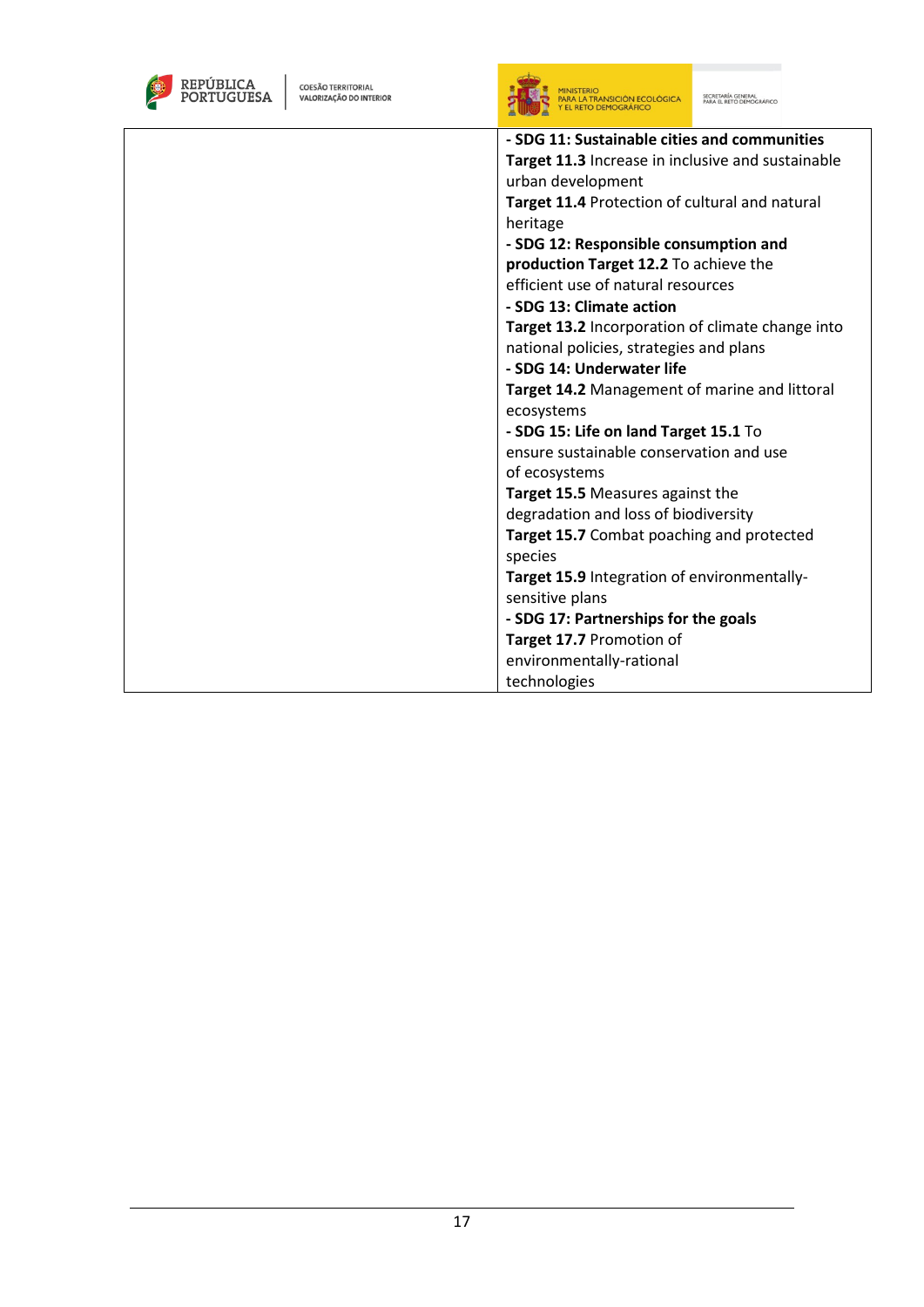



**Related targets than can be progressed from the JCBDS's action plans:**

| <b>SDG</b>                         | <b>Target</b>                                                                                    |
|------------------------------------|--------------------------------------------------------------------------------------------------|
|                                    | EE<br>Target 1.1 Eradication of extreme poverty                                                  |
|                                    | 8➡8<br>Target 1.2 Reduction in relative poverty in all its dimensions                            |
| <b>SDG 1: No</b><br><b>Poverty</b> | Target 1.3 Implementation of social protection systems                                           |
| FIN<br><b>DE LA POBREZA</b>        | m<br>Target 1.4 Guarantee of access to basic services and financial<br>resources                 |
|                                    | <b>T</b> Target 1.5 Resilience in the face of environmental, economic and<br>social<br>disasters |
|                                    | EQ<br>Target 1.A To develop resilience to environmental, economic and<br>social disasters        |
|                                    | Target 1.B Creation of regulatory frameworks for eradicating<br>poverty                          |
| SDG 2: Zero<br>hunger              | Target 2.4 Sustainable and resilient agricultural practices                                      |
|                                    | Target 2.4 Increase in investments in agriculture                                                |
| SDG 3: Health                      | Target 3.8 Achieve universal coverage and access to medicines                                    |
| and wellbeing                      | 4<br>Target 3.D Strengthening of management of health risks                                      |
| <b>SDG 4: Quality</b><br>education | 画细<br>Target 4.1 To ensure the quality of primary and secondary<br>education                     |
|                                    | Target 4.4 Improving employability skills                                                        |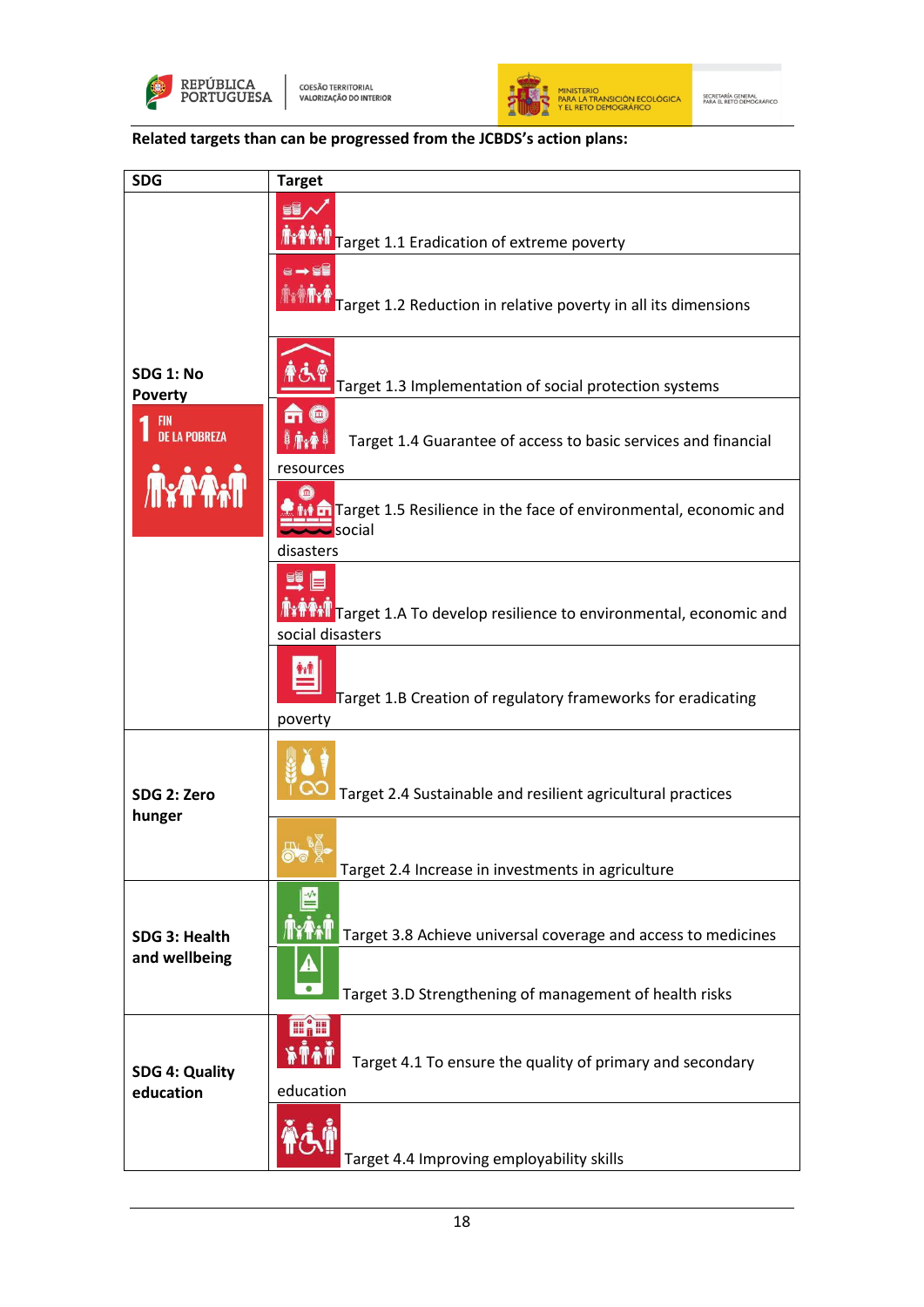



| SDG 5: Gender                                                           | Target 5.1 To end discrimination                                                      |
|-------------------------------------------------------------------------|---------------------------------------------------------------------------------------|
| equality                                                                |                                                                                       |
| <b>IGUALDAD</b><br>5                                                    | Target 5.4 To recognize care and domestic work                                        |
|                                                                         | Target 5.5 To ensure the full participation of women and equality<br>of opportunities |
|                                                                         | $\ket{0}$<br>Target 5.B To improve the use of technology and ICT                      |
| SDG 6: Clean<br>water and                                               | Target 6.4 Increase the use of water resources                                        |
| sanitation                                                              | Target 6.6 Protection of water-related ecosystems                                     |
| 7:<br><b>SDG</b><br>Affordable,<br>clean energy                         | Target 7.2 Increase in renewable energies                                             |
|                                                                         | Target 8.1 Maintenance of economic growth                                             |
|                                                                         | Target 8.2 To increase productivity through diversification,                          |
| SDG 8: Decent                                                           | technology and innovation                                                             |
| work and<br>economic<br>growth                                          | Target 8.3 Promotion of small and medium enterprises                                  |
| <b>TRABAJO DECENTE</b><br>O<br><b>Y CRECIMIENTO</b><br><b>ECONÓMICO</b> | Target 8.4 Improvement in production and efficient and respectful<br>consumption      |
|                                                                         | Target 8.5 To achieve full employment and decent work                                 |
|                                                                         | Target 8.6 Reducing the number of NEETs                                               |
|                                                                         | Target 8.9 Promotion of sustainable tourism                                           |
|                                                                         | Target 8.10 Strengthening of the capacity of financial                                |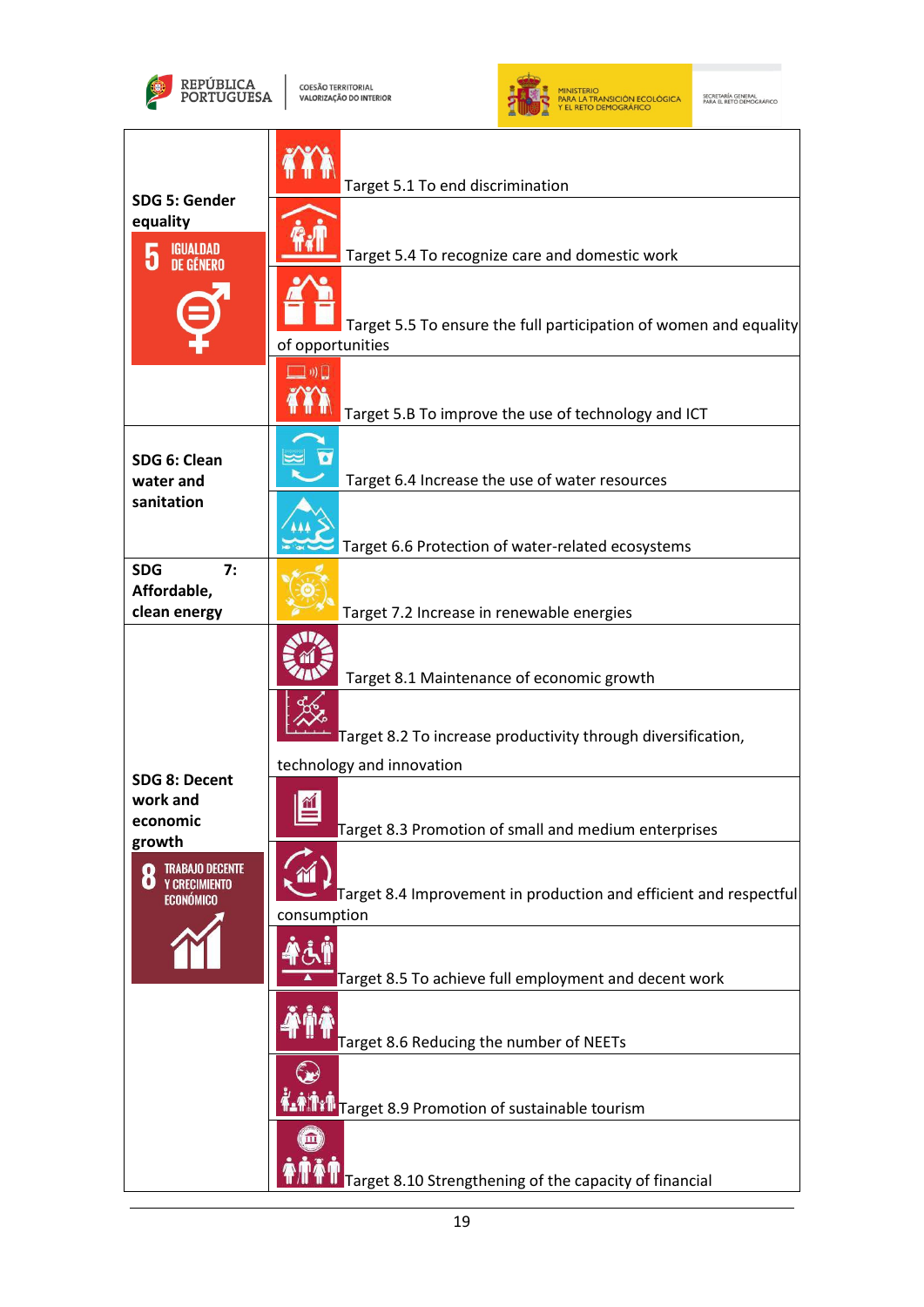



|                                                                              | institutions                                                                     |
|------------------------------------------------------------------------------|----------------------------------------------------------------------------------|
|                                                                              | Target 8.A Increase in aid for trade in developing countries                     |
|                                                                              | <b>E 14</b><br>Target 8.B Development of the global youth employment<br>strategy |
|                                                                              | Target 9.1 Development of sustainable infrastructure                             |
|                                                                              | Target 9.2 Promotion of inclusive and sustainable industry                       |
| SDG 9: Industry,<br><b>Innovation and</b>                                    | Target 9.3 Increase in SMEs' access to financial services and value<br>chains    |
| infrastructure<br><b>INDUSTRIA</b><br><b>INNOVACION F</b><br>INFRAFSTRUCTURA | Target 9.4 Modernization of infrastructure, clean<br>technology                  |
|                                                                              | Target 9.5 Increase in scientific research, technological capacity               |
|                                                                              | Target 9.A Support for sustainable and resilient<br>infrastructure               |
|                                                                              | Target 9.B Development of technology, research and innovation                    |
|                                                                              | Target 9.C Expansion of access to ICT and the Internet                           |
| <b>SDG 10:</b><br><b>Reduced</b>                                             | Target 10.2 Promotion of social, economic and political<br>inclusion             |
| inequalities                                                                 | Target 10.3 To guarantee equality of opportunities                               |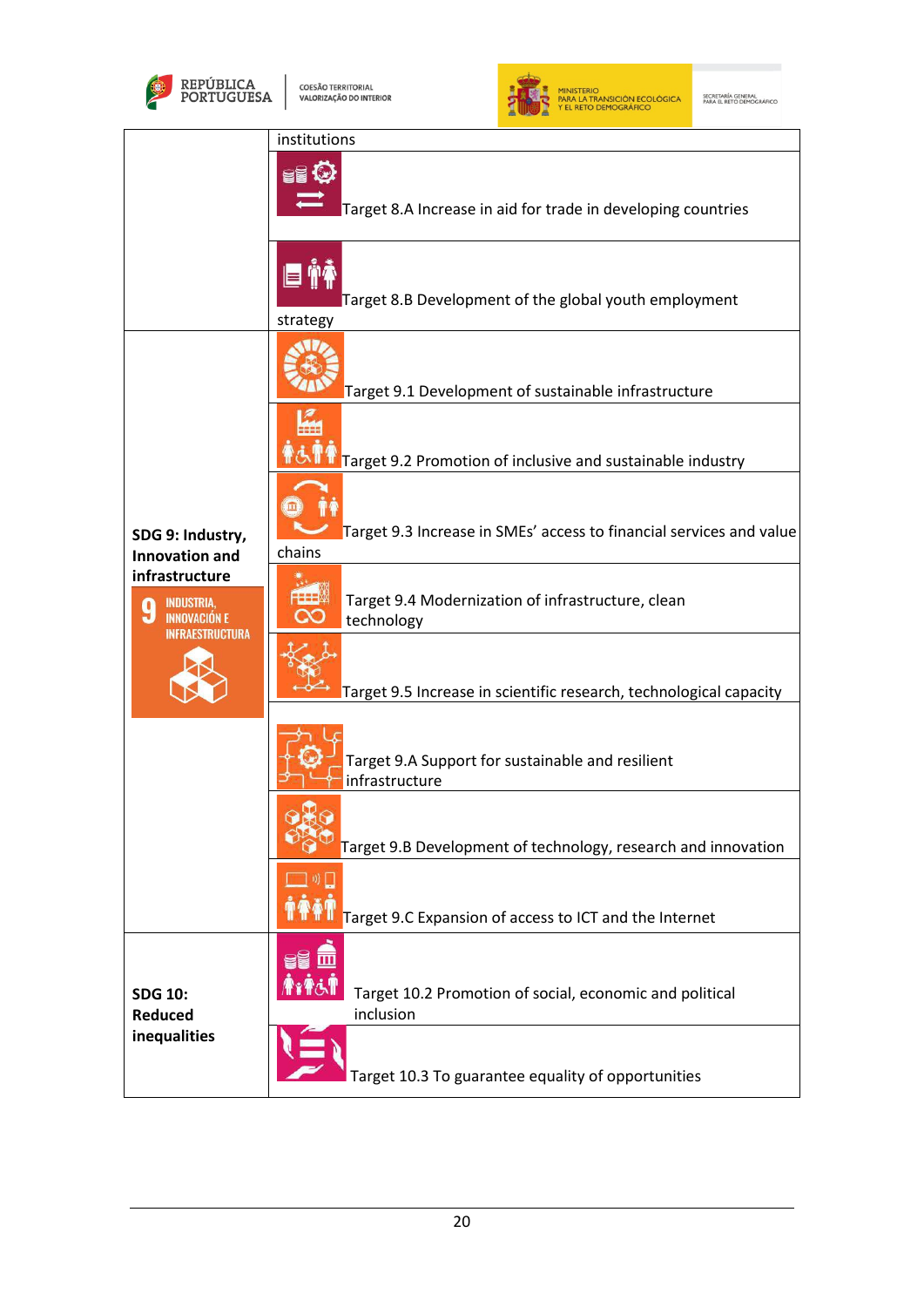



| <b>REDUCCIÓN DE LAS</b><br><b>DESIGUALDADES</b>                              | Target 10.4 Adoption of tax, salary and social protection policies                                                   |
|------------------------------------------------------------------------------|----------------------------------------------------------------------------------------------------------------------|
| <b>SDG 11:</b><br><b>Sustainable cities</b><br>and communities<br>CIUDADES Y | Target 11.2 To provide access to public transport<br>Target 11.3 Increase in inclusive and sustainable urban         |
|                                                                              | development<br>Target 11.4 Protection of cultural and natural heritage                                               |
|                                                                              | Target 11.A Support for links among urban, suburban and rural<br>areas                                               |
| <b>SDG 12:</b><br>Responsible                                                | Target 12.2 To achieve efficient use of natural resources                                                            |
| consumption<br>and<br>production                                             | Target 12.B To achieve sustainable tourism                                                                           |
| <b>SDG 13:</b><br><b>Climate action</b>                                      | Target 13.2 Incorporation of climate change into national<br>policies, strategies and plans                          |
| <b>SDG 14:</b><br><b>Underwater</b><br>life                                  | Target 14.2 Management of marine and littoral ecosystems                                                             |
| SDG 15: Life<br>on land<br><b>COSESTINAS</b><br>112.7 123.7                  | Target 15.1 To ensure sustainable conservation and use of<br>ecosystems<br>Target 15.2 Sustainable forest management |